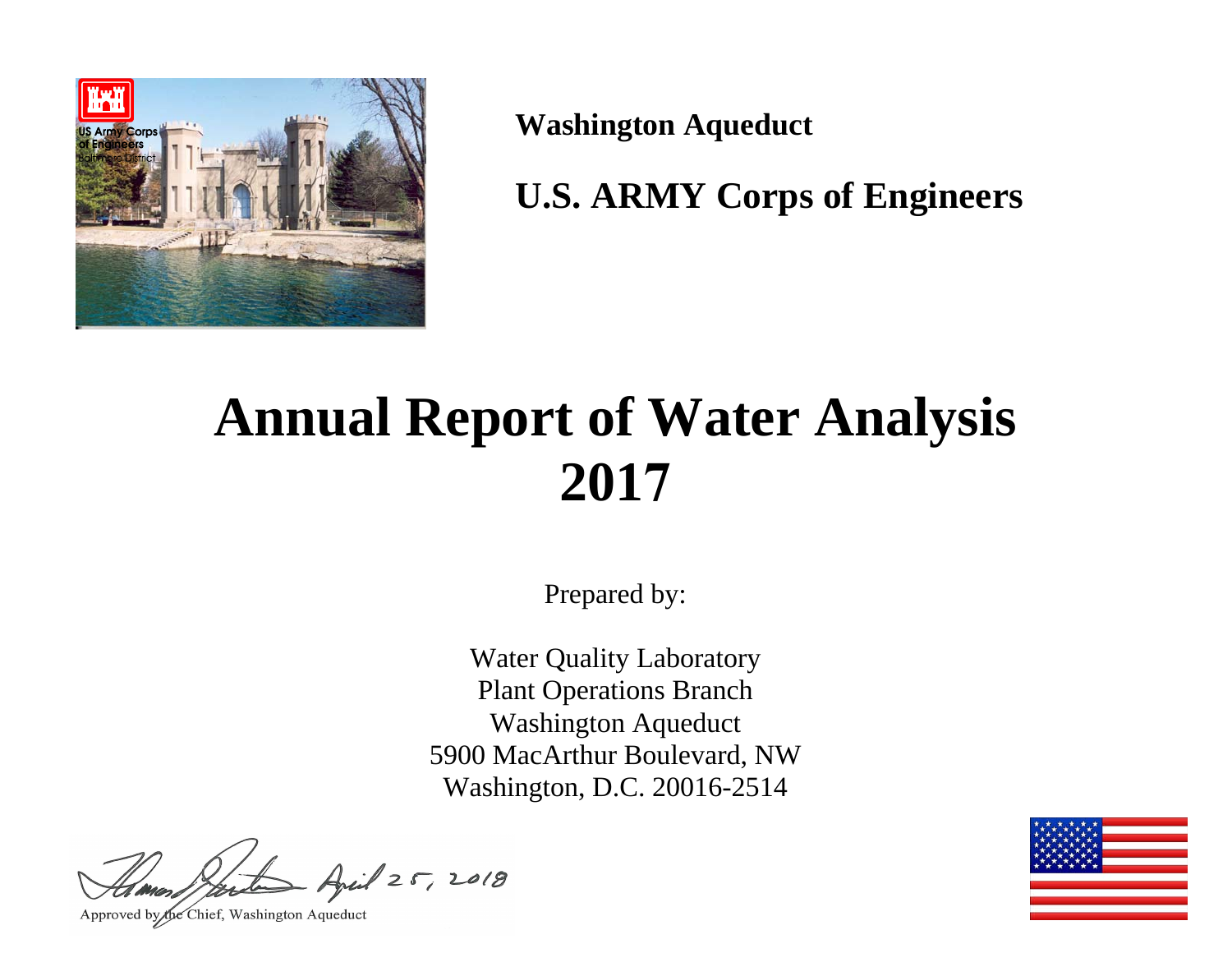

#### **Potomac River Raw Water Supply**

|                         |          |                   |                         |                            | <b>Miscellaneous Physical Parameters</b> |                   |                    |                |                      |                                                      |                   |                |                |                 | Inorganic lons |                   |                                     |             |                |                |                                     |                                      | Microorganisms                               |                                |                                               |
|-------------------------|----------|-------------------|-------------------------|----------------------------|------------------------------------------|-------------------|--------------------|----------------|----------------------|------------------------------------------------------|-------------------|----------------|----------------|-----------------|----------------|-------------------|-------------------------------------|-------------|----------------|----------------|-------------------------------------|--------------------------------------|----------------------------------------------|--------------------------------|-----------------------------------------------|
|                         | 품        | <b>ALKALINITY</b> | CONDUCTIVITY            | <b>SOLIDS</b><br>DISSOLVED | SUSPENDED SOLIDS                         | TOTAL SOLIDS      | <b>TEMPERATURE</b> | TOTAL HARDNESS | TOTAL ORGANIC CARBON | TURBIDITY                                            | TOTAL AMMONIA - N | <b>BROMIDE</b> | CHLORIDE       | <b>FLUORIDE</b> | NITRATE-N      | NITRITE - N       | ORTHOPHOSPHATE - PO4                | PERCHLORATE | <b>SULFATE</b> | TOTAL COLIFORM | <b>F</b> COLL                       | <b>GIARDIA</b><br>Great Falls Intake | <b>CRYPTOSPORIDIUM</b><br>Great Falls Intake | GIARDIA<br>Little Falls Intake | <b>CRYPTOSPORIDIUM</b><br>Little Falls Intake |
|                         |          | ppm               | uS/cm                   | ppm                        | ppm                                      | ppm               | $\circ$ F          | ppm            | ppm                  | <b>NTU</b>                                           | ppm               | ppm            | ppm            | ppm             | ppm            | ppm               | ppm                                 | ppb         | ppm            | MPN/100mL      | MPN/100mL                           | cysts/L                              | Oocysts/L                                    | cysts/L                        | Oocysts/L                                     |
| Jan                     | 7.7      | 65                | 335                     | 171                        | $\overline{\mathbf{4}}$                  | 175               | 45                 | 119            | 3.0                  | 14                                                   | <b>ND</b>         | 0.07           | 37             | <b>ND</b>       | 1.6            | <b>ND</b>         | <b>ND</b>                           | 0.4         | 32             | 9946           | 223                                 | 0.84                                 | 0.09                                         | 0.88                           | 0.10                                          |
| Feb                     | 7.7      | 68                | 296                     | 197                        | 22                                       | 219               | 48                 | 110            | 2.4                  | 8                                                    | <b>ND</b>         | 0.05           | 29             | <b>ND</b>       | 1.8            | <b>ND</b>         | <b>ND</b>                           | 0.3         | 32             | 2234           | 20                                  | 0.56                                 | 0.19                                         | 0.37                           | <b>ND</b>                                     |
| Mar                     | 8.0      | 69                | 322                     | 194                        | $\overline{\mathbf{4}}$                  | 198               | 53                 | 113            | 2.5                  | 6                                                    | <b>ND</b>         | <b>ND</b>      | 33             | <b>ND</b>       | $1.3$          | <b>ND</b>         | <b>ND</b>                           | 0.3         | 27             | 3952           | 116                                 | 0.29                                 | <b>ND</b>                                    | 0.57                           | <b>ND</b>                                     |
| Apr                     | 7.6      | 66                | 271                     | 142                        | 29                                       | 171               | 61                 | 100            | 3.4                  | 15                                                   | <b>ND</b>         | <b>ND</b>      | 26             | <b>ND</b>       | $1.3$          | <b>ND</b>         | <b>ND</b>                           | 0.3         | 23             | 1733           | 52                                  | <b>ND</b>                            | <b>ND</b>                                    | 0.67                           | <b>ND</b>                                     |
| May                     | 7.7      | 65                | 242                     | 134                        | 41                                       | 175               | 64                 | 97             | 3.6                  | 16                                                   | <b>ND</b>         | <b>ND</b>      | 18             | <b>ND</b>       | $1.2$          | <b>ND</b>         | <b>ND</b>                           | <b>ND</b>   | 22             | 7620           | 123                                 | 0.14                                 | 0.28                                         | 1.02                           | 0.09                                          |
| Jun                     | 8.0      | 90                | 318                     | 182                        | 5                                        | 187               | 76                 | 129            | 2.6                  | 6                                                    | <b>ND</b>         | <b>ND</b>      | 26             | <b>ND</b>       | $1.3$          | <b>ND</b>         | <b>ND</b>                           | 0.3         | 31             | 21172          | 1934                                | ${\sf ND}$                           | <b>ND</b>                                    | 0.09                           | <b>ND</b>                                     |
| Jul                     | 7.9      | 99                | 364                     | 224                        | <b>ND</b>                                | 224               | 82                 | 142            | 3.5                  | 5                                                    | <b>ND</b>         | <b>ND</b>      | 29             | 0.12            | $1.4$          | <b>ND</b>         | <b>ND</b>                           | 0.4         | 35             | 8199           | 26                                  | <b>ND</b>                            | <b>ND</b>                                    | 0.09                           | <b>ND</b>                                     |
| Aug                     | 8.0      | 87                | 321                     | 171                        | 9                                        | 180               | 78                 | 121            | 3.4                  | $6\phantom{.0}$                                      | <b>ND</b>         | 0.04           | 28             | 0.11            | $1.2$          | <b>ND</b>         | <b>ND</b>                           | 0.3         | 31             | 13158          | 56                                  | 0.10                                 | <b>ND</b>                                    | <b>ND</b>                      | <b>ND</b>                                     |
| Sep                     | 8.0      | 103               | 397                     | 246                        | $\overline{\mathbf{4}}$                  | 250               | 73                 | 151            | 2.8                  | $\overline{\mathbf{4}}$                              | <b>ND</b>         | $0.05\,$       | 36             | 0.13            | $1.0\,$        | <b>ND</b>         | <b>ND</b>                           | 0.6         | 44             | 8946           | 40                                  | <b>ND</b>                            | <b>ND</b>                                    | 0.19                           | $\sf ND$                                      |
| Oct                     | 8.0      | 119               | 444                     | 258                        | $\blacktriangleleft$                     | 259               | 67                 | 169            | 3.2                  | $\overline{\mathbf{4}}$                              | <b>ND</b>         | 0.06           | 40             | 0.14            | $0.9\,$        | <b>ND</b>         | <b>ND</b>                           | 0.4         | 53             | 2967           | 87                                  | <b>ND</b>                            | <b>ND</b>                                    | 0.20                           | 0.20                                          |
| Nov                     | 7.8      | 90                | 341                     | 170                        | $\overline{2}$                           | 172               | 49                 | 132            | $3.4\,$              | 6                                                    | <b>ND</b>         | 0.06           | 29             | 0.10            | 1.5            | $\sf ND$          | <b>ND</b>                           | 0.4         | 37             | 3026           | 230                                 | 0.10                                 | <b>ND</b>                                    | 0.10                           | $\sf ND$                                      |
| Dec                     | 8.1      | 112               | 409                     | 234                        | $\mathbf{1}$                             | 235               | 41                 | 155            | 2.4                  | $\overline{\mathbf{4}}$                              | <b>ND</b>         | 0.06           | 34             | 0.12            | 1.5            | <b>ND</b>         | <b>ND</b>                           | $0.5\,$     | 41             | 3012           | 5                                   | 0.20                                 | <b>ND</b>                                    | <b>ND</b>                      | $\sf ND$                                      |
|                         |          |                   |                         |                            |                                          |                   |                    |                |                      |                                                      |                   |                | <b>Metals</b>  |                 |                |                   |                                     |             |                |                |                                     |                                      |                                              |                                |                                               |
|                         | ALUMINUM | ANTIMONY          | ARSENIC                 | BARIUM                     | <b>BERYLLIUM</b>                         | CADMIUM           | CALCIUM            | CHROMIUM       | <b>COBALT</b>        | COPPER                                               | <b>IRON</b>       | <b>LEAD</b>    | <b>LITHIUM</b> | MAGNESIUM       | MANGANESE      | <b>MOLYBDENUM</b> | <b>NICKEL</b>                       | SELENIUM    | <b>SILVER</b>  | <b>NUIGOS</b>  | <b>STRONTIUM</b>                    | THALLIUM                             | THORIUM                                      | URANIUM                        | ZINC                                          |
|                         | ppb      | ppb               | ppb                     | ppb                        | ppb                                      | ppb               | ppm                | ppb            | ppb                  | ppb                                                  | ppb               | ppb            | ppb            | ppm             | ppb            | ppb               | ppb                                 | ppb         | ppb            | ppm            | ppb                                 | ppb                                  | ppb                                          | ppb                            | ppb                                           |
| Jan                     | 331      | <b>ND</b>         | <b>ND</b>               | 35                         | ND                                       | ND                | 36                 | <b>ND</b>      | <b>ND</b>            | 1.9                                                  | 95                | <b>ND</b>      | 2.4            | $\overline{7}$  | 29             | 0.7               | $1.2$                               | <b>ND</b>   | <b>ND</b>      | 17             | 188                                 | <b>ND</b>                            | <b>ND</b>                                    | 0.2                            | 3.1                                           |
| Feb                     | 268      | <b>ND</b>         | <b>ND</b>               | 34                         | <b>ND</b>                                | ND                | 35                 | <b>ND</b>      | 0.3                  | 1.7                                                  | 229               | 0.3            | 1.9            | 6               | 42             | 0.5               | 1.5                                 | <b>ND</b>   | <b>ND</b>      | 16             | 120                                 | <b>ND</b>                            | <b>ND</b>                                    | <b>ND</b>                      | 3.2                                           |
| Mar                     | 394      | <b>ND</b>         | $\sf ND$                | 36                         | <b>ND</b>                                | <b>ND</b>         | 36                 | <b>ND</b>      | <b>ND</b>            | $1.6$                                                | 124               | <b>ND</b>      | $2.2\,$        | 6               | 36             | $0.6\,$           | $1.2$                               | <b>ND</b>   | <b>ND</b>      | 20             | 163                                 | <b>ND</b>                            | <b>ND</b>                                    | 0.2                            | $3.4\,$                                       |
| Apr                     | 559      | 0.2               | <b>ND</b>               | 41                         | <b>ND</b>                                | <b>ND</b>         | 33                 | <b>ND</b>      | 0.8                  | $2.4\,$                                              | 847               | 1.1            | $2.2\,$        | 5               | 92             | 0.4               | $2.3\,$                             | <b>ND</b>   | <b>ND</b>      | 15             | 105                                 | <b>ND</b>                            | <b>ND</b>                                    | <b>ND</b>                      | $5.6\,$                                       |
| May                     | 438      | <b>ND</b>         | $\sf ND$                | 42                         | <b>ND</b>                                | <b>ND</b>         | 31                 | <b>ND</b>      | 0.7                  | 4.9                                                  | 767               | $1.0\,$        | 2.5            | $5\phantom{.0}$ | 84             | 0.4               | 1.9                                 | <b>ND</b>   | <b>ND</b>      | 11             | 122                                 | <b>ND</b>                            | <b>ND</b>                                    | <b>ND</b>                      | 4.8                                           |
| Jun                     | 227      | ND                | ND                      | 41                         | ND                                       | ND                | 39                 | ND             | 0.3                  | 3.5                                                  | 339               | 0.6            | 2.1            | 8               | 41             | 0.5               | 1.5                                 | ND          | ND             | 14             | 142                                 | ND                                   | ND                                           | 0.2                            | 2.8                                           |
| Jul                     | 95       | <b>ND</b>         | ND.                     | 45                         | ND                                       | <b>ND</b>         | 42                 | <b>ND</b>      | <b>ND</b>            | 3.7                                                  | 79                | ND.            | 2.4            | 9               | 28             | 0.8               | 1.3                                 | <b>ND</b>   | ND.            | 17             | 188                                 | <b>ND</b>                            | <b>ND</b>                                    | 0.2                            | 1.2                                           |
| Aug                     | 679      | ND                | 0.4                     | 50                         | ND                                       | ND                | 37                 | ND             | 0.8                  | 2.6                                                  | 1015              | 1.3            | 2.6            | 7               | 89             | 0.5               | 2.4                                 | ND          | ND.            | 15             | 126                                 | <b>ND</b>                            | 0.6                                          | ND                             | 5.2                                           |
| Sep                     | 109      | <b>ND</b>         | 0.3                     | 43                         | ND                                       | <b>ND</b>         | 45                 | <b>ND</b>      | ND                   | 4.8                                                  | 154               | 0.2            | 3.5            | 10              | 18             | 1.0               | 1.4                                 | ND          | ND             | 20             | 207                                 | <b>ND</b>                            | <b>ND</b>                                    | 0.3                            | 1.4                                           |
| Oct                     | 72       | <b>ND</b>         | 0.3                     | 48                         | ND                                       | ND                | 49                 | ND             | <b>ND</b>            | 2.3                                                  | 50                | ND.            | 4.1            | 11              | 11             | 1.4               | 1.4                                 | <b>ND</b>   | ND.            | 22             | 261                                 | <b>ND</b>                            | 0.5                                          | 0.4                            | 1.3                                           |
| Nov                     | 735      | ND                | ND.                     | 56                         | ND.                                      | ND                | 41                 | ND             | 1.0                  | 3.6                                                  | 1270              | 1.6            | 3.8            | 7               | 116            | 0.5               | 2.7                                 | ND          | ND.            | 16             | 172                                 | <b>ND</b>                            | 0.7                                          | 0.3                            | 7.5                                           |
| Dec                     | 160      | <b>ND</b>         | 0.3                     | 38                         | <b>ND</b>                                | ND.               | 48                 | ND             | ND                   | 10                                                   | 175               | 0.6            | 2.5            | 9               | 39             | 0.7               | 1.1                                 | <b>ND</b>   | <b>ND</b>      | 19             | 194                                 | <b>ND</b>                            | ND                                           | 0.2                            | 3.0                                           |
| ppm = Parts Per Million |          |                   | ppb = Parts Per Billion |                            |                                          | ND = Not Detected |                    |                |                      | MPN/100mL = Most Probable Number per 100 milliLiters |                   |                |                |                 |                |                   | NTU = Nephelometric Turbidity Units |             |                |                | µS/cm = microSiemens per centimeter |                                      |                                              |                                | Page 1 of 7                                   |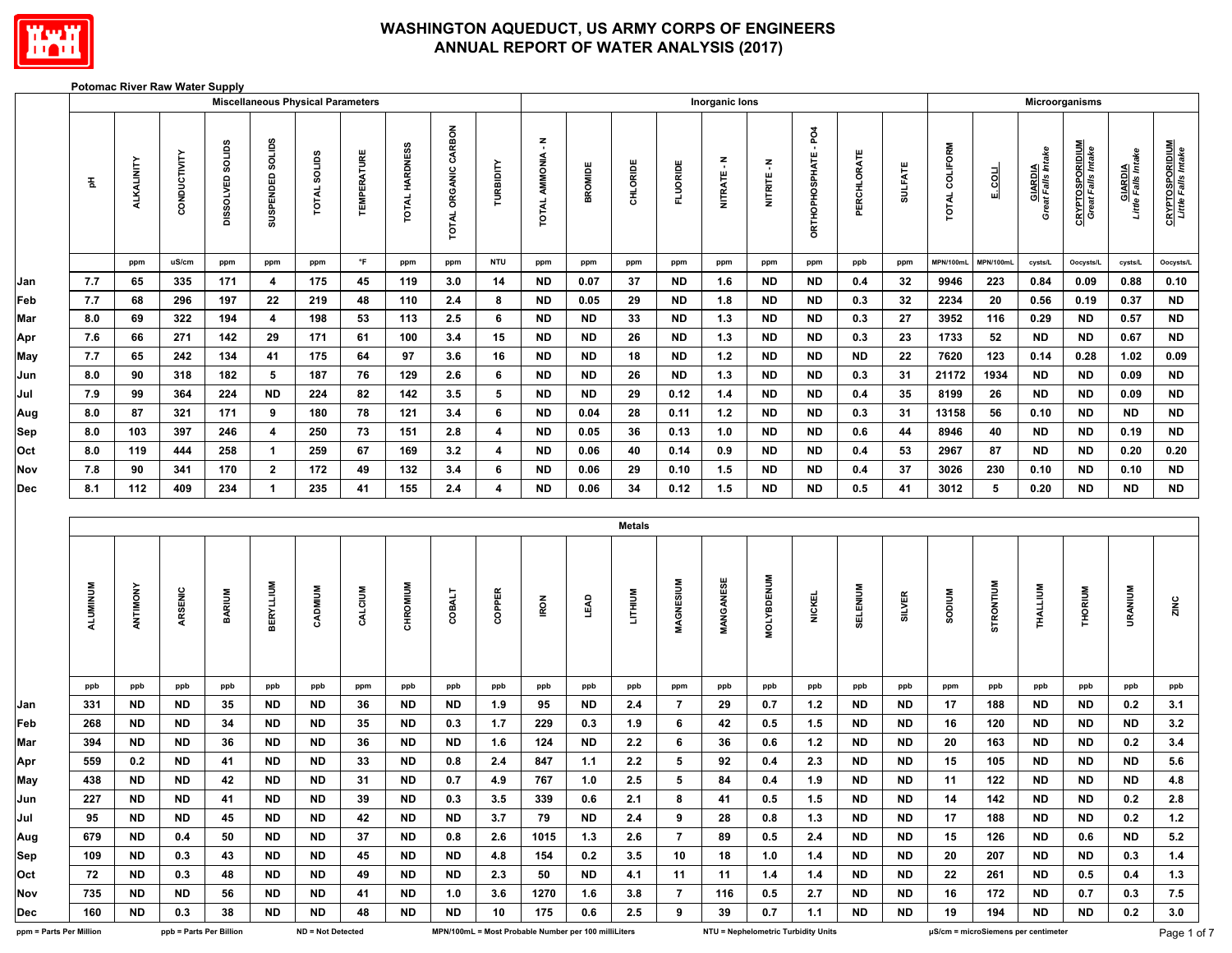

|                                                                                                 |                                           |                                                      |          |                 | Inorganic lons           |                 |                     |             |                |                          |                        |                  |                          |                         |                         |                          |                          |                        |            |                         |                          |            |                          | <b>Metals</b>    |                          |                   |               |                                    |                              |                        |                          |                          |                        |                          |                 |                 |            |
|-------------------------------------------------------------------------------------------------|-------------------------------------------|------------------------------------------------------|----------|-----------------|--------------------------|-----------------|---------------------|-------------|----------------|--------------------------|------------------------|------------------|--------------------------|-------------------------|-------------------------|--------------------------|--------------------------|------------------------|------------|-------------------------|--------------------------|------------|--------------------------|------------------|--------------------------|-------------------|---------------|------------------------------------|------------------------------|------------------------|--------------------------|--------------------------|------------------------|--------------------------|-----------------|-----------------|------------|
|                                                                                                 | $\ddot{\tilde{}}$<br><b>TOTAL AMMONIA</b> | BROMIDE                                              | CHLORIDE | <b>FLUORIDE</b> | NITRATE - N              | NITRITE-N       | ğ<br>ORTHOPHOSPHATE | PERCHLORATE | <b>SULFATE</b> | ALUMINUM                 | ANTIMONY               | ARSENIC          | <b>BARIUM</b>            | <b>BERYLLIUM</b>        | CADMIUM                 | CALCIUM                  | CHROMIUM                 | <b>COBALT</b>          | COPPER     | <b>IRON</b>             | LEAD                     | LITHIUM    | MAGNESIUM                | <b>MANGANESE</b> | <b>MERCURY</b>           | <b>MOLYBDENUM</b> | <b>NICKEL</b> | POTASSIUM                          | SELENIUM                     | <b>SILVER</b>          | <b>MUIDOS</b>            | STRONTIUM                | THALLIUM               | THORIUM                  | <b>URANIUM</b>  | <b>VANADIUM</b> | ZINC       |
| <b>EPA MCL*</b>                                                                                 |                                           |                                                      |          | 4               | 10                       | $\overline{1}$  |                     |             |                |                          | 6                      | 10               | 2000                     | $\overline{\mathbf{4}}$ | 5                       |                          | 100                      |                        |            |                         |                          |            |                          |                  | $\overline{2}$           |                   |               |                                    | 50                           |                        |                          |                          | $\overline{2}$         |                          | 30              |                 |            |
| Units                                                                                           | ppm                                       | ppm                                                  | ppm      | ppm             | ppm                      | ppm             | ppm                 | ppb         | ppm            | ppb                      | ppb                    | ppb              | ppb                      | ppb                     | ppb                     | ppm                      | ppb                      | ppb                    | ppb        | ppb                     | ppb                      | ppb        | ppm                      | ppb              | ppb                      | ppb               | ppb           | ppm                                | ppb                          | ppb                    | ppm                      | ppb                      | ppb                    | ppb                      | ppb             | ppb             | ppb        |
|                                                                                                 |                                           | Dalecarlia Water Treatment Plant Finished Water      |          |                 |                          |                 |                     |             |                |                          |                        |                  |                          |                         |                         |                          |                          |                        |            |                         |                          |            |                          |                  |                          |                   |               |                                    |                              |                        |                          |                          |                        |                          |                 |                 |            |
| Jan                                                                                             | 0.7                                       | <b>ND</b>                                            | 38       | 0.7             | 1.7                      | <b>ND</b>       | 2.3                 | 0.3         | 52             | 24                       | <b>ND</b>              | <b>ND</b>        | 33                       | <b>ND</b>               | <b>ND</b>               | 40                       | <b>ND</b>                | $\sf ND$               | $1.2$      | ND                      | <b>ND</b>                | 2.3        | $\overline{7}$           | 0.8              | <b>ND</b>                | 0.7               | 1.0           | 2.5                                | <b>ND</b>                    | <b>ND</b>              | 21                       | 190                      | <b>ND</b>              | ND                       | <b>ND</b>       | <b>ND</b>       | 1.5        |
| Feb                                                                                             | 0.7                                       | <b>ND</b>                                            | 30       | 0.7             | 1.7                      | ND              | 2.2                 | 0.3         | 45             | 15                       | <b>ND</b>              | <b>ND</b>        | 30                       | <b>ND</b>               | <b>ND</b>               | 36                       | <b>ND</b>                | <b>ND</b>              | 0.8        | ND                      | <b>ND</b>                | 1.9        | $\overline{7}$           | 0.5              | <b>ND</b>                | 0.4               | 0.9           | $\overline{\phantom{a}}$           | <b>ND</b>                    | <b>ND</b>              | 21                       | 120                      | <b>ND</b>              | <b>ND</b>                | <b>ND</b>       | <b>ND</b>       | $0.7\,$    |
| Mar                                                                                             | 0.6                                       | <b>ND</b>                                            | 39       | 0.7             | 1.3                      | ND              | 2.4                 | 0.3         | 41<br>39       | 23                       | <b>ND</b>              | <b>ND</b>        | 35                       | <b>ND</b>               | <b>ND</b>               | 37                       | <b>ND</b>                | <b>ND</b>              | 1.2        | ND                      | ND                       | 2.1        | 7                        | 0.5              | <b>ND</b>                | 0.5               | 1.1           | $\overline{\phantom{a}}$<br>2.2    | <b>ND</b>                    | <b>ND</b>              | 26                       | 165                      | <b>ND</b>              | ND                       | ND              | ND              | $1.3$      |
| Apr                                                                                             | 0.5<br>0.7                                | <b>ND</b><br><b>ND</b>                               | 30<br>21 | 0.7<br>0.7      | 1.3<br>1.1               | ND<br><b>ND</b> | 2.3<br>2.3          | 0.3<br>0.2  | 41             | 19<br>21                 | <b>ND</b><br><b>ND</b> | <b>ND</b><br>0.2 | 31<br>35                 | <b>ND</b><br><b>ND</b>  | <b>ND</b><br><b>ND</b>  | 34<br>34                 | ND<br><b>ND</b>          | <b>ND</b><br><b>ND</b> | 1.0<br>0.8 | ND<br>ND                | ND<br>ND                 | 1.9<br>2.1 | 5<br>5                   | 0.5<br>0.5       | <b>ND</b><br>ND          | 0.4<br>0.4        | 1.0<br>0.9    |                                    | <b>ND</b><br><b>ND</b>       | <b>ND</b><br><b>ND</b> | 20<br>15                 | 114<br>138               | <b>ND</b><br><b>ND</b> | <b>ND</b><br><b>ND</b>   | ND<br><b>ND</b> | ND<br>ND.       | 0.6<br>0.6 |
| May<br>Jun                                                                                      | 0.7                                       | <b>ND</b>                                            | 29       | 0.7             | 1.1                      | <b>ND</b>       | 2.4                 | 0.3         | 44             | 22                       | <b>ND</b>              | <b>ND</b>        | 36                       | <b>ND</b>               | <b>ND</b>               | 42                       | <b>ND</b>                | <b>ND</b>              | 0.9        | ND                      | ND                       | 1.8        | $\overline{7}$           | 0.2              | <b>ND</b>                | 0.4               | 0.9           | $\sim$<br>$\hspace{0.05cm} \cdots$ | <b>ND</b>                    | <b>ND</b>              | 20                       | 134                      | <b>ND</b>              | <b>ND</b>                | <b>ND</b>       | <b>ND</b>       | <b>ND</b>  |
| Jul                                                                                             | 0.7                                       | <b>ND</b>                                            | 35       | 0.7             | 1.3                      | <b>ND</b>       | 2.4                 | 0.5         | 51             | 45                       | <b>ND</b>              | 0.3              | 41                       | <b>ND</b>               | <b>ND</b>               | 46                       | <b>ND</b>                | <b>ND</b>              | 1.0        | ND                      | ND                       | 2.3        | 9                        | 0.8              | <b>ND</b>                | 0.7               | 0.9           | 3.0                                | <b>ND</b>                    | <b>ND</b>              | 21                       | 170                      | <b>ND</b>              | <b>ND</b>                | <b>ND</b>       | <b>ND</b>       | <b>ND</b>  |
| Aug                                                                                             | 0.8                                       | <b>ND</b>                                            | 32       | 0.8             | 1.2                      | ND              | 2.4                 | 0.3         | 47             | 30                       | <b>ND</b>              | 0.2              | 37                       | <b>ND</b>               | <b>ND</b>               | 41                       | <b>ND</b>                | <b>ND</b>              | 1.2        | ND                      | ND                       | 2.1        | 7                        | 1.0              | <b>ND</b>                | 0.7               | 1.0           | $\hspace{0.05cm} \cdots$           | <b>ND</b>                    | <b>ND</b>              | 21                       | 143                      | <b>ND</b>              | ND                       | ND              | ND              | <b>ND</b>  |
| Sep                                                                                             | 0.8                                       | ND                                                   | 41       | 0.8             | 1.0                      | ND              | 2.3                 | 0.5         | 54             | 60                       | <b>ND</b>              | 0.4              | 34                       | <b>ND</b>               | <b>ND</b>               | 45                       | ND                       | <b>ND</b>              | 0.9        | ND                      | ND                       | 2.5        | 8                        | 0.6              | <b>ND</b>                | 0.9               | 0.9           | ---                                | <b>ND</b>                    | <b>ND</b>              | 25                       | 178                      | <b>ND</b>              | ND                       | ND              | ND              | <b>ND</b>  |
| Oct                                                                                             | 0.8                                       | ND                                                   | 43       | 0.7             | 0.8                      | <b>ND</b>       | 2.3                 | 0.4         | 66             | 80                       | <b>ND</b>              | 0.4              | 42                       | <b>ND</b>               | ND                      | 50                       | ND                       | ND                     | $1.2$      | ND                      | ND                       | 2.5        | 11                       | 1.0              | ND                       | 1.1               | 1.2           | 4.4                                | <b>ND</b>                    | ND                     | 27                       | 254                      | <b>ND</b>              | ND                       | ND              | ND              | <b>ND</b>  |
| Nov                                                                                             | 0.7                                       | <b>ND</b>                                            | 34       | 0.7             | 1.5                      | <b>ND</b>       | 2.4                 | 0.6         | 52             | 39                       | <b>ND</b>              | 0.2              | 39                       | <b>ND</b>               | <b>ND</b>               | 44                       | <b>ND</b>                | <b>ND</b>              | $1.2$      | ND                      | ND                       | 2.5        | 8                        | 0.6              | <b>ND</b>                | 1.0               | 1.3           | $\hspace{0.05cm} \cdots$           | <b>ND</b>                    | <b>ND</b>              | 23                       | 225                      | <b>ND</b>              | ND                       | ND              | <b>ND</b>       | 0.8        |
| Dec                                                                                             | 0.8                                       | <b>ND</b>                                            | 37       | 0.6             | 1.5                      | <b>ND</b>       | 2.3                 | 0.3         | 55             | 29                       | <b>ND</b>              | 0.3              | 34                       | <b>ND</b>               | <b>ND</b>               | 48                       | <b>ND</b>                | <b>ND</b>              | 0.9        | ND                      | ND                       | 1.9        | 9                        | 0.6              | <b>ND</b>                | 0.7               | 0.8           | ---                                | <b>ND</b>                    | <b>ND</b>              | ${\bf 22}$               | 199                      | <b>ND</b>              | <b>ND</b>                | <b>ND</b>       | <b>ND</b>       | $1.0$      |
|                                                                                                 |                                           | <b>McMillan Water Treatment Plant Finished Water</b> |          |                 |                          |                 |                     |             |                |                          |                        |                  |                          |                         |                         |                          |                          |                        |            |                         |                          |            |                          |                  |                          |                   |               |                                    |                              |                        |                          |                          |                        |                          |                 |                 |            |
| Jan                                                                                             | 0.8                                       | ND                                                   | 40       | 0.6             | 1.6                      | ND              | 2.5                 | 0.3         | 53             | 21                       | <b>ND</b>              | <b>ND</b>        | 34                       | <b>ND</b>               | <b>ND</b>               | 35                       | <b>ND</b>                | <b>ND</b>              | $4.2\,$    | ND                      | ND                       | 2.5        | -7                       | 0.3              | <b>ND</b>                | 0.7               | 1.1           | 2.6                                | <b>ND</b>                    | <b>ND</b>              | 24                       | 193                      | <b>ND</b>              | ND                       | <b>ND</b>       | ND              | 27         |
| Feb                                                                                             | 0.8                                       | <b>ND</b>                                            | 31       | 0.7             | 1.6                      | <b>ND</b>       | 2.4                 | 0.4         | 49             | 22                       | <b>ND</b>              | <b>ND</b>        | 32                       | <b>ND</b>               | <b>ND</b>               | 29                       | <b>ND</b>                | ND                     | 4.9        | <b>ND</b>               | <b>ND</b>                | 2.2        | $\overline{7}$           | 1.3              | <b>ND</b>                | 0.7               | $1.2$         | $\overline{\phantom{a}}$           | <b>ND</b>                    | <b>ND</b>              | 20                       | 133                      | <b>ND</b>              | <b>ND</b>                | <b>ND</b>       | <b>ND</b>       | $1.5$      |
| Mar                                                                                             | 0.6                                       | ND                                                   | 39       | 0.6             | 1.3                      | ND              | 2.4                 | 0.3         | 44             | 34                       | <b>ND</b>              | <b>ND</b>        | 32                       | <b>ND</b>               | <b>ND</b>               | 30                       | <b>ND</b>                | ND                     | 2.8        | ND                      | ND                       | 2.0        | -7                       | 0.2              | <b>ND</b>                | 0.5               | 0.9           | $\overline{\phantom{a}}$           | <b>ND</b>                    | <b>ND</b>              | 23                       | 154                      | ND                     | ND                       | ND              | ND              | $1.1$      |
| Apr                                                                                             | 0.6                                       | ND                                                   | 32       | 0.6             | 1.3                      | ND              | 2.3                 | 0.3         | 40             | -31                      | <b>ND</b>              | <b>ND</b>        | 32                       | <b>ND</b>               | ND                      | 26                       | ND                       | ND                     | 3.1        | ND                      | ND                       | 1.7        | 5                        | 0.3              | <b>ND</b>                | 0.4               | 0.8           | 2.3                                | <b>ND</b>                    | ND                     | 21                       | 128                      | ND                     | ND                       | ND              | ND              | 1.1        |
| May                                                                                             | 0.7                                       | ND                                                   | 25       | 0.7             | 1.0                      | ND              | 2.3                 | 0.3         | 40             | 37                       | <b>ND</b>              | <b>ND</b>        | 34                       | <b>ND</b>               | <b>ND</b>               | 27                       | <b>ND</b>                | <b>ND</b>              | 6.1        | ND                      | ND                       | 1.8        | 5                        | ND               | <b>ND</b>                | 0.5               | 0.8           | $\overline{\phantom{a}}$           | <b>ND</b>                    | <b>ND</b>              | 18                       | 137                      | <b>ND</b>              | ND                       | ND              | ND              | <b>ND</b>  |
| Jun                                                                                             | 0.7                                       | <b>ND</b>                                            | 29       | 0.8             | 1.0                      | <b>ND</b>       | 2.3                 | 0.3         | 45             | 39                       | <b>ND</b>              | <b>ND</b>        | 35                       | <b>ND</b>               | <b>ND</b>               | 32                       | <b>ND</b>                | <b>ND</b>              | 8.3        | <b>ND</b>               | <b>ND</b>                | 1.8        | $\overline{7}$           | <b>ND</b>        | <b>ND</b>                | 0.4               | 0.7           | $\overline{\phantom{a}}$           | <b>ND</b>                    | <b>ND</b>              | 19                       | 133                      | <b>ND</b>              | <b>ND</b>                | <b>ND</b>       | <b>ND</b>       | <b>ND</b>  |
| Jul                                                                                             | 0.8                                       | ND                                                   | 35       | 0.7             | 1.2                      | <b>ND</b>       | 2.3                 | 0.4         | 52             | 53                       | ND                     | <b>ND</b>        | 44                       | <b>ND</b>               | ND                      | 39                       | ND                       | ND                     | 7.9        | ND.                     | ND.                      | 2.4        | 9                        | 0.5              | <b>ND</b>                | 0.7               | 0.7           | 3.5                                | <b>ND</b>                    | ND                     | 23                       | 191                      | ND                     | <b>ND</b>                | ND.             | ND              | <b>ND</b>  |
| Aug                                                                                             | 0.8                                       | <b>ND</b>                                            | 33       | 0.7             | 1.2                      | ND              | 2.4                 | 0.3         | 51             | 44                       | <b>ND</b>              | ND               | 38                       | ND                      | <b>ND</b>               | 34                       | ND                       | <b>ND</b>              | 6.1        | <b>ND</b>               | ND                       | 1.9        | - 7                      | 0.6              | ND                       | 0.8               | 0.7           | ---                                | ND                           | ND                     | 22                       | 177                      | ND.                    | ND.                      | ND.             | <b>ND</b>       | <b>ND</b>  |
| Sep<br>Oct                                                                                      | 0.7<br>0.7                                | ND<br>ND                                             | 42<br>44 | 0.6<br>0.8      | 1.0<br>0.8               | ND<br>ND        | 2.4<br>2.5          | 0.5<br>0.4  | 53<br>66       | 59<br>79                 | <b>ND</b><br>ND        | 0.3<br>0.2       | 37<br>42                 | <b>ND</b><br>ND         | ND<br>ND                | 40<br>45                 | ND<br>ND                 | ND<br><b>ND</b>        | 5.9<br>6.5 | ND<br>ND                | ND<br><b>ND</b>          | 1.5<br>2.1 | 9<br>11                  | 0.3<br>0.4       | <b>ND</b><br>ND          | 0.9<br>1.0        | 0.6<br>1.0    | $\overline{\phantom{a}}$<br>4.4    | <b>ND</b><br>ND              | ND<br>ND               | 26<br>28                 | 199<br>238               | ND.<br>ND.             | <b>ND</b><br>ND.         | ND.<br>ND.      | ND<br>ND        | ND<br>ND   |
| Nov                                                                                             | 0.7                                       | ND                                                   | 44       | 0.7             | 0.8                      | ND.             | 2.4                 | 0.5         | 71             | 45                       | ND                     | ND               | 43                       | ND                      | ND                      | 49                       | ND                       | ND                     | 8.6        | ND.                     | ND                       | 2.5        | 11                       | 0.4              | ND                       | 1.0               | 1.1           | $\hspace{0.05cm} \cdots$           | ND                           | ND                     | $\hspace{0.05cm} \cdots$ | 240                      | ND                     | ND.                      | ND.             | ND              | <b>ND</b>  |
| Dec                                                                                             | ---                                       | ---                                                  | ---      | ---             | $\overline{\phantom{a}}$ | ---             | ---                 | ---         | ---            | $\overline{\phantom{a}}$ | ---                    | $\sim$           | $\hspace{0.05cm} \cdots$ | ---                     | ---                     | $\hspace{0.05cm} \cdots$ | $\hspace{0.05cm} \cdots$ | ---                    | ---        | $\hspace{0.05cm}$       | $\overline{\phantom{a}}$ | ---        | $\hspace{0.05cm} \cdots$ | ---              | ---                      | ---               | ---           | $\hspace{0.05cm} \cdots$           | ---                          | ---                    | ---                      | $\hspace{0.05cm} \cdots$ | ---                    | $\overline{\phantom{a}}$ | $\cdots$        | ---             | ---        |
| *EPA MCL = Environmental Protection Agency's Maximum Contaminant Level for regulated parameters |                                           |                                                      |          |                 |                          |                 |                     |             |                |                          |                        |                  |                          |                         | ppm = Parts Per Million |                          |                          |                        |            | ppb = Parts Per Billion |                          |            |                          |                  | <b>ND = Not Detected</b> |                   |               |                                    | "---" = No Analysis Required |                        |                          |                          |                        |                          |                 |                 | Page 2 c   |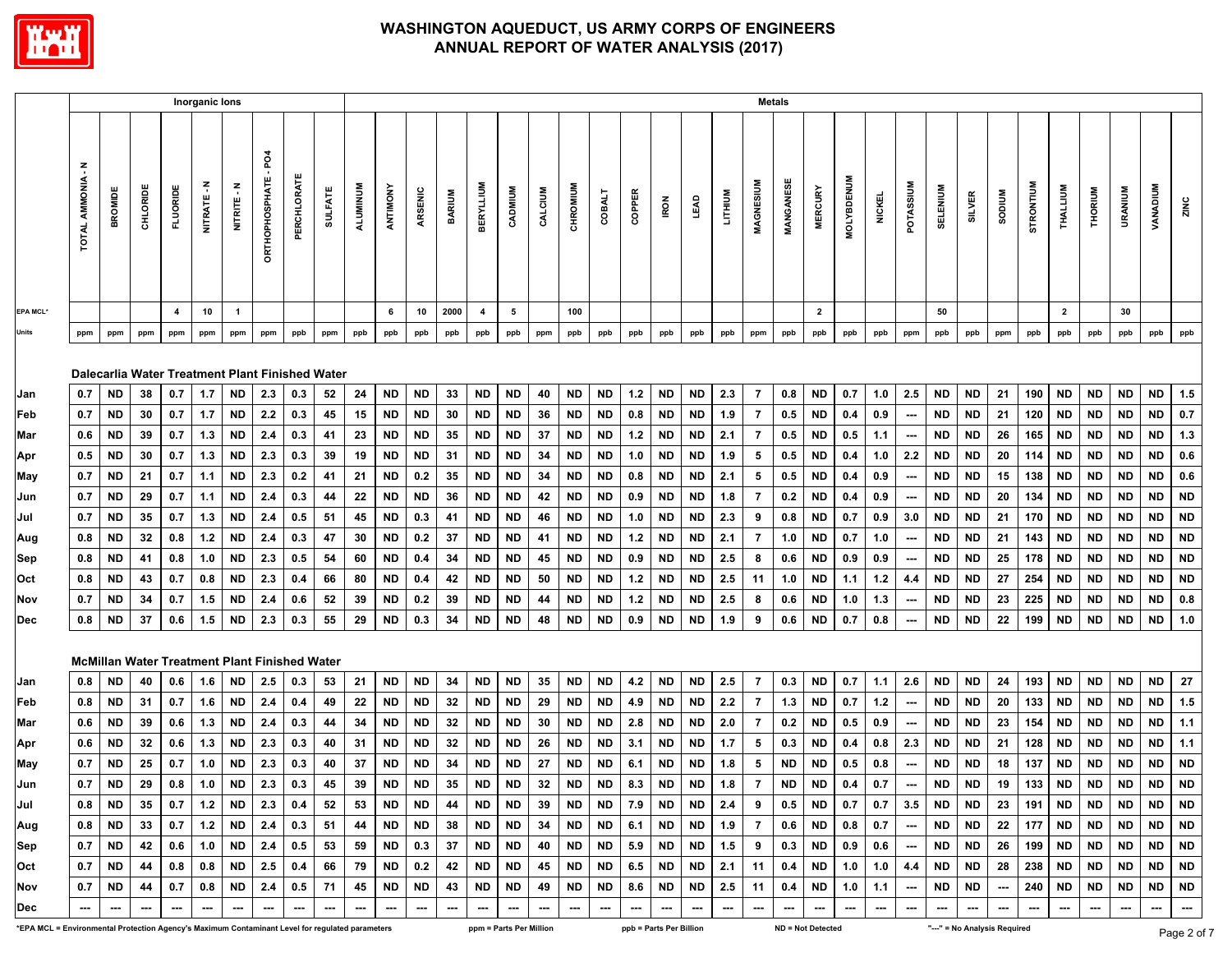

|                                                                                                 |            |                   | <b>Miscellaneous Physical Parameters</b>        |                     |            |                |                         |                                         |                        |                           |                             | Microorganisms    |                                  |                          |                            |                             |                          | <b>Haloacetic Acids (HAAs)</b> |                          |                          |                   | <b>Trihalomethanes (THMs)</b> |                      |                        |                       |                        |                        |                           |                                 |                        |                          |                        |                      | <b>Volatile Organic Compounds (VOCs)</b> |                        |                        |                        |                          |                        |                          |                     |
|-------------------------------------------------------------------------------------------------|------------|-------------------|-------------------------------------------------|---------------------|------------|----------------|-------------------------|-----------------------------------------|------------------------|---------------------------|-----------------------------|-------------------|----------------------------------|--------------------------|----------------------------|-----------------------------|--------------------------|--------------------------------|--------------------------|--------------------------|-------------------|-------------------------------|----------------------|------------------------|-----------------------|------------------------|------------------------|---------------------------|---------------------------------|------------------------|--------------------------|------------------------|----------------------|------------------------------------------|------------------------|------------------------|------------------------|--------------------------|------------------------|--------------------------|---------------------|
|                                                                                                 | 玉          | <b>ALKALINITY</b> | CONDUCTIVITY                                    | <b>TEMPERATURE</b>  | CHLORINE   | TOTAL HARDNESS | TOTAL ORGANIC CARBON    | <b>SOLIDS</b><br><b>TOTAL DISSOLVED</b> | TOTAL SUSPENDED SOLIDS | TURBIDITY (Average)*      | TOTAL COLIFORM (% positive) | COLI (% positive) | <b>HETEROTROPHIC PLATE COUNT</b> | DIBROMOACETIC ACID       | å<br><b>DICHLOROACETIC</b> | <b>MONOBROMOACETIC ACID</b> | MONOCHLOROACETIC ACID    | TRICHLOROACETIC ACID           | TOTAL HALOACETIC ACIDS   | BROMOCHLOROACETIC ACID   | <b>CHLOROFORM</b> | <b>BROMODICHLOROMETHANE</b>   | CHLORODIBROMOMETHANE | <b>BROMOFORM</b>       | TOTAL TRIHALOMETHANES | BENZENE                | <b>BROMOBENZENE</b>    | <b>BROMOCHLOROMETHANE</b> | <b>BROMOMETHANE</b>             | tert-BUTYLBENZENE      | sec-BUTYLBENZENE         | n-BUTYLBENZENE         | CARBON TETRACHLORIDE | <b>CHLOROBENZENE</b>                     | CHLOROETHANE           | CHLOROMETHANE          | 2-CHLOROTOLUENE        | 4-CHLOROTOLUENE          | <b>DIBROMOMETHANE</b>  | 1,3-DICHLOROBENZENE      | 1,4-DICHLOROBENZENE |
| EPA MCL*                                                                                        |            |                   |                                                 |                     |            |                |                         |                                         |                        |                           |                             |                   |                                  |                          |                            |                             |                          |                                |                          |                          |                   |                               |                      |                        |                       | 5                      |                        |                           |                                 |                        |                          |                        | 5                    | 100                                      |                        |                        |                        |                          |                        |                          | 75                  |
| Units                                                                                           |            | ppm               | uS/cm                                           | $^\circ \mathsf{F}$ | ppm        | ppm            | ppm                     | ppm                                     | ppm                    | <b>NTU</b>                | $% +$                       | $% +$             | CFU/mL                           | ppb                      | ppb                        | ppb                         | ppb                      | ppb                            | ppb                      | ppb                      | ppb               | ppb                           | ppb                  | ppb                    | ppb                   | ppb                    | ppb                    | ppb                       | ppb                             | ppb                    | ppb                      | ppb                    | ppb                  | ppb                                      | ppb                    | ppb                    | ppb                    | ppb                      | ppb                    | ppb                      | ppb                 |
|                                                                                                 |            |                   | Dalecarlia Water Treatment Plant Finished Water |                     |            |                |                         |                                         |                        |                           |                             |                   |                                  |                          |                            |                             |                          |                                |                          |                          |                   |                               |                      |                        |                       |                        |                        |                           |                                 |                        |                          |                        |                      |                                          |                        |                        |                        |                          |                        |                          |                     |
| Jan                                                                                             | 7.7        | 63                | 376                                             | 45                  | 3.8        | 129            | 1.8                     | 192                                     | $\mathbf{2}$           | $0.03$ 0.0                |                             | 0.0               | $<$ 1                            | $\overline{\phantom{a}}$ | ---                        | ---                         | $\hspace{0.05cm} \cdots$ | $\overline{\phantom{a}}$       | ---                      | $\hspace{0.05cm} \cdots$ | 7.4               | 8.6                           | 4.2                  | <b>ND</b>              | 20                    | <b>ND</b>              | <b>ND</b>              | <b>ND</b>                 | <b>ND</b>                       | <b>ND</b>              | ND                       | <b>ND</b>              | ND                   | <b>ND</b>                                | <b>ND</b>              | <b>ND</b>              | <b>ND</b>              | <b>ND</b>                | <b>ND</b>              | ND ND                    |                     |
| Feb                                                                                             | 7.7        | 64                | 329                                             | 47                  | 3.7        | 119            | 1.7                     | 223                                     | 3                      | $0.03 \, 0.0$             |                             | 0.0               | $<$ 1                            | <b>ND</b>                | 7.6                        | <b>ND</b>                   | 1.1                      | 6.3                            | 15                       | 2.9                      | 8.5               | 7.5                           | 2.6                  | <b>ND</b>              | 19                    | <b>ND</b>              | <b>ND</b>              | <b>ND</b>                 | $\overline{\phantom{a}}$        | <b>ND</b>              | <b>ND</b>                | <b>ND</b>              | <b>ND</b>            | <b>ND</b>                                | <b>ND</b>              | <b>ND</b>              | <b>ND</b>              | <b>ND</b>                | <b>ND</b>              | ND ND                    |                     |
| Mar                                                                                             | 7.7        | 67                | 365                                             | 51                  | 3.5        | 119            | 2.0                     | 198                                     | ND                     | 0.04 0.0                  |                             | 0.0               | <1                               |                          |                            |                             | $\overline{\phantom{a}}$ |                                | ---                      |                          | 25.3              | 7.9                           | 1.1                  | ND                     | 34                    | <b>ND</b>              | <b>ND</b>              | <b>ND</b>                 |                                 | <b>ND</b>              | <b>ND</b>                | ND                     | ND                   | <b>ND</b>                                | ND                     | ND                     | <b>ND</b>              | ND.                      | <b>ND</b>              | ND ND                    |                     |
| Apr                                                                                             | 7.7        | 64                | 315                                             | 62                  | 3.4        | 106            | 1.8                     | 166                                     | <b>ND</b>              | $0.04$ 0.0                |                             | 0.0               | <1                               |                          | ---                        |                             | $\hspace{0.05cm} \cdots$ |                                | ---                      | $\hspace{0.05cm} \cdots$ | 23.6              | 9.9                           | 2.2                  | <b>ND</b>              | 36                    | <b>ND</b>              | <b>ND</b>              | <b>ND</b>                 | <b>ND</b>                       | <b>ND</b>              | <b>ND</b>                | <b>ND</b>              | <b>ND</b>            | <b>ND</b>                                | <b>ND</b>              | <b>ND</b>              | <b>ND</b>              | <b>ND</b>                | <b>ND</b>              | ND ND                    |                     |
| May                                                                                             | 7.7        | 62                | 289                                             | 66                  | 3.7        | 104            | 1.9                     | 166                                     | <b>ND</b>              | $0.04$ 0.0                |                             | 0.0               | $<$ 1                            | <b>ND</b>                | 11.6                       | <b>ND</b>                   |                          | $2.6$   11.7                   | 26                       | 2.7                      | 18.6              | 8.6                           | 1.5                  | <b>ND</b>              | 29                    | <b>ND</b>              | <b>ND</b>              | <b>ND</b>                 | ---                             | <b>ND</b>              | <b>ND</b>                | <b>ND</b>              | <b>ND</b>            | <b>ND</b>                                | <b>ND</b>              | <b>ND</b>              | <b>ND</b>              | <b>ND</b>                | <b>ND</b>              | ND                       | ND                  |
| Jun                                                                                             | 7.7        | 85                | 360                                             | 77                  | 3.6        | 136            | 1.8                     | 219                                     | <b>ND</b>              | $0.04$ 0.0                |                             | 0.0               | $<$ 1                            | $\hspace{0.05cm} \cdots$ | $\overline{\phantom{a}}$   | ---                         | ---                      | $\overline{\phantom{a}}$       | ---                      | $\hspace{0.05cm} \cdots$ |                   | 26.6 11.8                     | 3.3                  | <b>ND</b>              | 42                    | <b>ND</b>              | <b>ND</b>              | <b>ND</b>                 | $\overline{\phantom{a}}$        | <b>ND</b>              | ND                       | <b>ND</b>              | <b>ND</b>            | <b>ND</b>                                | <b>ND</b>              | <b>ND</b>              | <b>ND</b>              | <b>ND</b>                | <b>ND</b>              | ND                       | ND                  |
| Jul                                                                                             | $7.7$      | 91                | 406                                             | 82                  | 3.7        | 152            | 2.2                     | 278                                     | <b>ND</b>              | 0.04                      | 0.8                         | $0.0\,$           | 1                                |                          | ---                        |                             | ---                      |                                | ---                      |                          |                   | 45.2 16.0                     | 3.7                  | <b>ND</b>              | 65                    | <b>ND</b>              | <b>ND</b>              | <b>ND</b>                 | <b>ND</b>                       | <b>ND</b>              | <b>ND</b>                | <b>ND</b>              | <b>ND</b>            | <b>ND</b>                                | <b>ND</b>              | <b>ND</b>              | <b>ND</b>              | <b>ND</b>                | <b>ND</b>              | <b>ND</b>                | <b>ND</b>           |
| Aug                                                                                             | 7.7        | 79                | 369                                             | 78                  | 3.7        | 131            | 2.3                     | 217                                     | ND                     | $0.04$ 0.0                |                             | 0.0               | $\mathbf{1}$                     | <b>ND</b>                | 19.7                       | <b>ND</b>                   |                          | $2.0$ 20.8                     | 43                       | 4.8                      |                   | 24.6 14.0                     | 4.3                  | <b>ND</b>              | 43                    | <b>ND</b>              | <b>ND</b>              | <b>ND</b>                 |                                 | <b>ND</b>              | <b>ND</b>                | <b>ND</b>              | ND                   | <b>ND</b>                                | <b>ND</b>              | <b>ND</b>              | <b>ND</b>              | <b>ND</b>                | <b>ND</b>              | ND                       | ND                  |
| Sep                                                                                             | 7.7        | 95                | 429                                             | 74                  | 3.8        | 148            | 2.0                     | 268                                     | 4                      | $0.04$ 0.0                |                             | 0.0               | $\mathbf{2}$                     | ---                      | ---                        | ---                         | $\hspace{0.05cm} \cdots$ | ---                            | ---                      | ---                      |                   | $30.6$ 14.1                   | 3.1                  | <b>ND</b>              | 48                    | <b>ND</b>              | <b>ND</b>              | <b>ND</b>                 | ---                             | <b>ND</b>              | <b>ND</b>                | <b>ND</b>              | <b>ND</b>            | <b>ND</b>                                | <b>ND</b>              | <b>ND</b>              | <b>ND</b>              | <b>ND</b>                | <b>ND</b>              | ND ND                    |                     |
| Oct                                                                                             | 7.7<br>7.7 | 111               | 472                                             | 68                  | 3.8        | 171            | 2.2                     | 289                                     | <b>ND</b>              | $0.04$ 0.0                |                             | 0.0               | 1                                | <b>ND</b>                | ---                        | <b>ND</b>                   | ---                      | ---                            | ---                      | ---                      |                   | 26.2 19.1                     | 6.9                  | <b>ND</b>              | 53                    | <b>ND</b>              | <b>ND</b>              | <b>ND</b><br><b>ND</b>    | <b>ND</b>                       | <b>ND</b>              | <b>ND</b>                | <b>ND</b>              | <b>ND</b>            | <b>ND</b>                                | <b>ND</b>              | <b>ND</b>              | <b>ND</b>              | <b>ND</b>                | <b>ND</b><br><b>ND</b> | ND                       | ND<br><b>ND</b>     |
| Nov<br><b>Dec</b>                                                                               | 7.7        | 88<br>102         | 390<br>437                                      | 52<br>43            | 3.8<br>3.7 | 140<br>157     | 2.1<br>1.7              | 190<br>250                              | <b>ND</b>              | $0.04$ 0.0<br>ND 0.03 0.0 |                             | 0.0<br>0.0        | $<$ 1<br>$<$ 1                   |                          | 10.4<br>---                |                             | $\overline{\phantom{a}}$ | $1.0$   11.6<br>---            | 23<br>---                | 4.1                      | 12.2<br>6.0       | 9.4<br>7.2                    | 3.1<br>3.2           | <b>ND</b><br><b>ND</b> | 25<br>16              | <b>ND</b><br><b>ND</b> | <b>ND</b><br><b>ND</b> | <b>ND</b>                 | $\hspace{0.05cm} \cdots$<br>--- | <b>ND</b><br><b>ND</b> | <b>ND</b><br><b>ND</b>   | <b>ND</b><br><b>ND</b> | ND<br><b>ND</b>      | <b>ND</b><br><b>ND</b>                   | <b>ND</b><br><b>ND</b> | <b>ND</b><br><b>ND</b> | <b>ND</b><br><b>ND</b> | <b>ND</b><br><b>ND</b>   | <b>ND</b>              | ND  <br>ND ND            |                     |
|                                                                                                 |            |                   | McMillan Water Treatment Plant Finished Water   |                     |            |                |                         |                                         |                        |                           |                             |                   |                                  |                          |                            |                             |                          |                                |                          |                          |                   |                               |                      |                        |                       |                        |                        |                           |                                 |                        |                          |                        |                      |                                          |                        |                        |                        |                          |                        |                          |                     |
| Jan                                                                                             | 7.7        | 63                | 378                                             | 49                  | 3.7        | 122            | 2.6                     | 211                                     | ND                     | 0.01                      | 0.0                         | 0.0               | 20                               |                          | ---                        |                             | ---                      | ---                            | ---                      | $\hspace{0.05cm} \cdots$ | 7.1               | 8.7                           | 4.8                  | <b>ND</b>              | 21                    | <b>ND</b>              | <b>ND</b>              | <b>ND</b>                 | <b>ND</b>                       | <b>ND</b>              | <b>ND</b>                | <b>ND</b>              | <b>ND</b>            | <b>ND</b>                                | <b>ND</b>              | <b>ND</b>              | <b>ND</b>              | <b>ND</b>                | <b>ND</b>              | ND ND                    |                     |
| Feb                                                                                             | 7.7        | 56                | 329                                             | 50                  | 3.7        | 108            | 2.0                     | 213                                     | $\mathbf{2}$           | 0.01                      | 0.0                         | 0.0               | 6                                | 1.0                      | 7.4                        | <b>ND</b>                   | <b>ND</b>                | 5.6                            | 14                       | 3.7                      | 7.9               | 8.4                           | 3.9                  | <b>ND</b>              | 20                    | <b>ND</b>              | <b>ND</b>              | <b>ND</b>                 | $\overline{\phantom{a}}$        | <b>ND</b>              | <b>ND</b>                | <b>ND</b>              | <b>ND</b>            | <b>ND</b>                                | <b>ND</b>              | <b>ND</b>              | <b>ND</b>              | <b>ND</b>                | <b>ND</b>              | ND ND                    |                     |
| Mar                                                                                             | 7.7        | 59                | 345                                             | 53                  | 3.5        | 111            | 1.7                     | 207                                     | 1                      | 0.02                      | 0.0                         | $0.0\,$           | 9                                | ---                      | ---                        | ---                         | ---                      | ---                            | ---                      | $\hspace{0.05cm} \ldots$ | 10.6              | 7.9                           | 2.6                  | ND                     | 21                    | <b>ND</b>              | <b>ND</b>              | <b>ND</b>                 | ---                             | <b>ND</b>              | <b>ND</b>                | <b>ND</b>              | ND                   | <b>ND</b>                                | <b>ND</b>              | <b>ND</b>              | <b>ND</b>              | <b>ND</b>                | <b>ND</b>              | ND                       | <b>ND</b>           |
| Apr                                                                                             | 7.7        | 52                | 300                                             | 63                  | 3.3        | 95             | 1.7                     | 161                                     | 1                      | $0.03 \, 0.0$             |                             | 0.0               | $\mathbf{3}$                     |                          |                            |                             |                          |                                |                          |                          | 24.1              | 8.7                           | 1.6                  | ND                     | 34                    | <b>ND</b>              | <b>ND</b>              | <b>ND</b>                 | <b>ND</b>                       | <b>ND</b>              | <b>ND</b>                | ND                     | ND                   | ND                                       | <b>ND</b>              | ND                     | <b>ND</b>              | ND.                      | <b>ND</b>              | <b>ND</b>                | <b>ND</b>           |
| May                                                                                             | $7.7\,$    | ${\bf 52}$        | 283                                             | 66                  | 3.8        | 96             | 1.8                     | 162                                     | 1                      | $0.03$ 0.0                |                             | 0.0               | $\mathbf{1}$                     | ${\sf ND}$               | 12.1                       | <b>ND</b>                   | $2.2$ 13.5               |                                | 28                       | 2.6                      | 24.5              | 8.7                           | 1.5                  | <b>ND</b>              | 35                    | <b>ND</b>              | <b>ND</b>              | <b>ND</b>                 | ---                             | <b>ND</b>              | <b>ND</b>                | <b>ND</b>              | ND                   | <b>ND</b>                                | <b>ND</b>              | <b>ND</b>              | <b>ND</b>              | <b>ND</b>                | <b>ND</b>              | ND                       | <b>ND</b>           |
| Jun                                                                                             | 7.7        | 70                | 329                                             | 74                  | 3.7        | 119            | 1.8                     | 200                                     | <b>ND</b>              | $0.03 \, 0.0$             |                             | 0.0               | $\mathbf{1}$                     | ---                      | ---                        | ---                         | ---                      | $\hspace{0.05cm} \cdots$       | $\overline{\phantom{a}}$ | $\hspace{0.05cm} \ldots$ |                   | 29.5 12.8                     | 3.4                  | <b>ND</b>              | 46                    | <b>ND</b>              | <b>ND</b>              | <b>ND</b>                 | $\overline{\phantom{a}}$        | <b>ND</b>              | <b>ND</b>                | <b>ND</b>              | <b>ND</b>            | <b>ND</b>                                | <b>ND</b>              | <b>ND</b>              | <b>ND</b>              | <b>ND</b>                | <b>ND</b>              | <b>ND</b>                | ND                  |
| Jul                                                                                             | 7.7        | 82                | 390                                             | 80                  | 3.7        | 138            | $\vert 2.0 \vert$       | 237                                     |                        | ND 0.04 0.0               |                             | 0.0               | 3                                | ---                      | ---                        | ---                         | ---                      |                                | ---                      | ---                      |                   | 53.5 17.4 4.5                 |                      | <b>ND</b>              | 75                    | <b>ND</b>              | <b>ND</b>              | ND                        | <b>ND</b>                       | <b>ND</b>              | ND                       | ND                     | ND                   | <b>ND</b>                                | ND                     | ND                     | ND                     | ND                       | <b>ND</b>              | ND.                      | <b>ND</b>           |
| Aug                                                                                             | 7.7        | 69                | 362                                             | 78                  | 3.7        | $121$ 2.1      |                         | 209                                     |                        | ND 0.03 0.0               |                             | 0.0               | $\mathbf{3}$                     | 1.4                      | 19.9                       | <b>ND</b>                   |                          | $1.8$ 20.8                     | 44                       | 6.8                      |                   | 36.1 15.2 4.5                 |                      | <b>ND</b>              | 56                    | <b>ND</b>              | <b>ND</b>              | <b>ND</b>                 |                                 | <b>ND</b>              | ND                       | <b>ND</b>              | <b>ND</b>            | ND                                       | <b>ND</b>              | ND   ND                |                        | ND.                      | <b>ND</b>              | ND ND                    |                     |
| Sep                                                                                             | 7.7        | 85                | 410                                             | 74                  |            |                | $3.7$   143   1.8   256 |                                         | 3                      | 0.03 0.0 0.0              |                             |                   | 3                                |                          |                            |                             |                          |                                |                          | ---                      |                   | 20.4 16.7 9.0                 |                      | 1.2                    |                       | 47   ND                | ND                     | ND                        |                                 | ND                     | ND                       | ND                     | ND                   | ND                                       | <b>ND</b>              | ND ND                  |                        | ND.                      | <b>ND</b>              | ND   ND                  |                     |
| Oct                                                                                             | 7.7        | 101               | 456                                             | 70                  | 3.7        | 165 1.8        |                         | 277                                     |                        | ND 0.03 0.0               |                             | 0.0               | 3                                | ---                      | ---                        | ---                         | $\hspace{0.05cm} \cdots$ | $\overline{\phantom{a}}$       | ---                      | $\qquad \qquad \cdots$   |                   | 27.5 19.1                     | 7.5                  | <b>ND</b>              |                       | 54   ND                | <b>ND</b>              | <b>ND</b>                 | <b>ND</b>                       | <b>ND</b>              | ND                       | <b>ND</b>              | ND                   | ND                                       | <b>ND</b>              | ND   ND                |                        | <b>ND</b>                | <b>ND</b>              | ND   ND                  |                     |
| Nov                                                                                             | 7.7        | 98                | 463                                             | 64                  | 3.5        | 167            | ---                     | ---                                     | ---                    | $0.02$ 0.0                |                             | 0.0               | 18                               | ---                      | $\overline{\phantom{a}}$   |                             | ---                      | ---                            | ---                      | ---                      | ---               | $\overline{\phantom{a}}$      | ---                  | ---                    | ---                   | ---                    | ---                    | ---                       | ---                             | ---                    | ---                      | ---                    |                      | ---                                      | ---                    |                        |                        |                          |                        |                          | ---                 |
| Dec                                                                                             | 7.9        | ---               | ---                                             | ---                 | 3.8        | ---            | ---                     | ---                                     | ---                    | $0.01$ 0.0                |                             | 0.0               | $\hspace{0.05cm} \cdots$         | $\hspace{0.05cm} \cdots$ | $\overline{\phantom{a}}$   |                             | $\hspace{0.05cm} \cdots$ | ---                            | $\hspace{0.05cm} \cdots$ | $\hspace{0.05cm} \cdots$ | ---               | $\hspace{0.05cm} \cdots$      | ---                  |                        | ---                   | ---                    | ---                    | ---                       | ┅                               | ---                    | $\hspace{0.05cm} \cdots$ | ┅                      | ---                  | ---                                      | ┅                      | ---                    | ---                    | $\overline{\phantom{a}}$ | ---                    | $\hspace{0.05cm} \cdots$ | ---                 |
| EPA MCL = Environmental Protection Agency's Maximum Contaminant Level for regulated parameters* |            |                   |                                                 |                     |            |                |                         |                                         |                        |                           |                             |                   |                                  |                          |                            |                             | ppm = Parts Per Million  |                                |                          |                          |                   | ppb = Parts Per Billion       |                      |                        |                       |                        |                        |                           | ND = Not Detected               |                        |                          |                        |                      | "---" = No Analysis Required             |                        |                        |                        |                          |                        |                          | Page                |

**Turbidity\* = Water turbidity after filters CFU/mL = Colony Forming Units per milliLiter NTU = Nephelometric Turbidity Units μS/cm = microSiemens per centimeter**

**ND = Not Detected**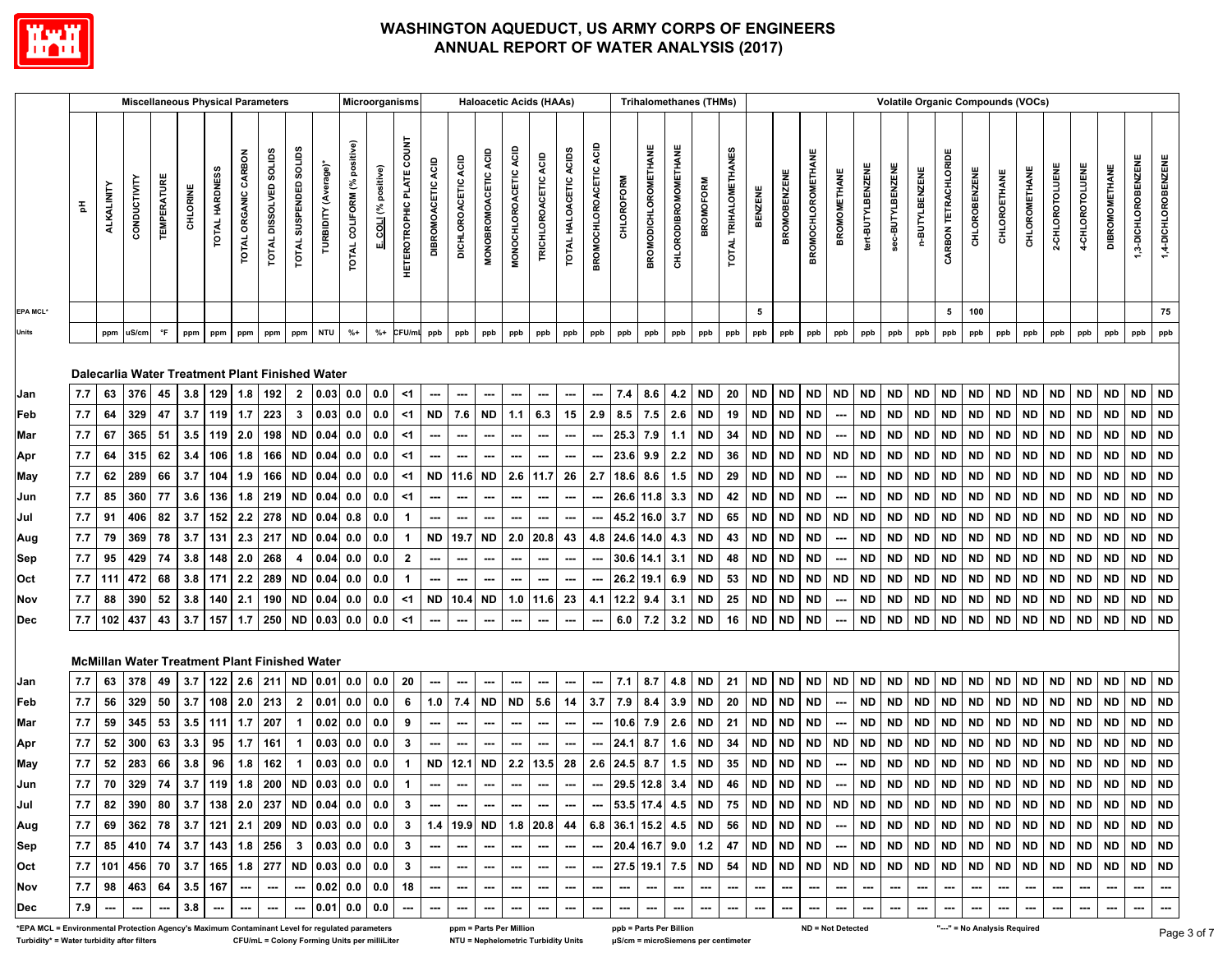

|                                                                                                 |                     | <b>Volatile Organic Compounds</b><br><b>DICHLORODIFLUOROMETHANE</b><br>1,1,1,2-TETRACHLOROETHANE<br>1,1,2,2-TETRACHLOROETHANE<br>trans-1,2-DICHLOROETHYLENE<br>trans-1,3-DICHLOROPROPENE<br>cis-1,2-DICHLOROETHYLENE<br>cis-1,3-DICHLOROPROPENE<br><b>TETRACHLOROETHYLENE</b><br><b>HEXACHLOROBUTADIENE</b><br>1,1-DICHLOROETHYLENE<br>2,2-DICHLOROPROPANE<br>1,2-DICHLOROPROPANE<br>1,1-DICHLOROPROPENE<br>1,3-DICHLOROPROPANE<br>4-ISOPROPYLTOLUENE<br><b>METHYLENE CHLORIDE</b><br>1,2-DICHLOROETHANE<br>1,1-DICHLOROETHANE<br><b>ISOPROPYLBENZENE</b><br>n-PROPYLBENZENE<br><b>ETHYLBENZENE</b><br>NAPHTHALENE<br><b>TOLUENE</b><br><b>STYRENE</b><br>$5\phantom{.0}$<br>100<br>70<br>$\overline{7}$<br>5<br>700<br>$5\phantom{.0}$<br>100<br>5<br>1000<br>ppb<br>ppb<br>ppb<br>ppb<br>ppb<br>ppb<br>ppb<br>ppb<br>ppb<br>ppb<br>ppb<br>ppb<br>ppb<br>ppb<br>ppb<br>ppb<br>ppb<br>ppb<br>ppb<br>ppb<br>ppb<br>ppb<br>ppb<br>ppb |                   |           |           |           |           |           |                                                              |           |             |           |             |           |           |           |           |                          |                            |            |           |                         |           |           |           |                        |                        |                       |                       | Oxygenates & Other VOCs |                               |                        |                        |                              |               |                         |                  |                             |                          |                                |                                     |                               |                    |                  |                                 |
|-------------------------------------------------------------------------------------------------|---------------------|-------------------------------------------------------------------------------------------------------------------------------------------------------------------------------------------------------------------------------------------------------------------------------------------------------------------------------------------------------------------------------------------------------------------------------------------------------------------------------------------------------------------------------------------------------------------------------------------------------------------------------------------------------------------------------------------------------------------------------------------------------------------------------------------------------------------------------------------------------------------------------------------------------------------------------------|-------------------|-----------|-----------|-----------|-----------|-----------|--------------------------------------------------------------|-----------|-------------|-----------|-------------|-----------|-----------|-----------|-----------|--------------------------|----------------------------|------------|-----------|-------------------------|-----------|-----------|-----------|------------------------|------------------------|-----------------------|-----------------------|-------------------------|-------------------------------|------------------------|------------------------|------------------------------|---------------|-------------------------|------------------|-----------------------------|--------------------------|--------------------------------|-------------------------------------|-------------------------------|--------------------|------------------|---------------------------------|
|                                                                                                 | 1,2-DICHLOROBENZENE |                                                                                                                                                                                                                                                                                                                                                                                                                                                                                                                                                                                                                                                                                                                                                                                                                                                                                                                                     |                   |           |           |           |           |           |                                                              |           |             |           |             |           |           |           |           |                          |                            |            |           |                         |           |           |           | 1,2,3-TRICHLOROBENZENE | 1,2,4-TRICHLOROBENZENE | 1,1,1-TRICHLOROETHANE | 1,1,2-TRICHLOROETHANE | TRICHLOROETHYLENE       | <b>TRICHLOROFLUOROMETHANE</b> | 1,2,3-TRICHLOROPROPANE | 1,2,4-TRIMETHYLBENZENE | 1,3,5-TRIMETHYLBENZENE       | TOTAL XYLENES | VINYL CHLORIDE          | 2-BUTANONE (MEK) | 4-METHYL-2-PENTANONE (MIBK) | DI-ISOPROPYL ETHER       | METHYL TERT-BUTYL ETHER (MTBE) | <b>TERT-AMYL ETHYL ETHER (TAME)</b> | TERT-BUTYL ETHYL ETHER (TBEE) | <b>BROMOETHANE</b> | CARBON DISULFIDE | <b>TRICHLOROTRIFLUOROETHANE</b> |
| EPA MCL'                                                                                        | 600                 |                                                                                                                                                                                                                                                                                                                                                                                                                                                                                                                                                                                                                                                                                                                                                                                                                                                                                                                                     |                   |           |           |           |           |           |                                                              |           |             |           |             |           |           |           |           |                          |                            |            |           |                         |           |           |           |                        | 70                     | 200                   | 5                     | 5                       |                               |                        |                        |                              | 10,000        | $\overline{\mathbf{2}}$ |                  |                             |                          |                                |                                     |                               |                    |                  |                                 |
| Units                                                                                           | ppb                 |                                                                                                                                                                                                                                                                                                                                                                                                                                                                                                                                                                                                                                                                                                                                                                                                                                                                                                                                     |                   |           |           |           |           |           |                                                              |           |             |           |             |           |           |           |           |                          |                            |            |           |                         |           |           |           | ppb                    | ppb                    | ppb                   | ppb                   | ppb                     | ppb                           | ppb                    | ppb                    | ppb                          | ppb           | ppb                     | ppb              | ppb                         | ppb                      | ppb                            | ppb                                 | ppb                           | ppb                | ppb              | ppb                             |
|                                                                                                 | <b>ND</b>           | <b>ND</b>                                                                                                                                                                                                                                                                                                                                                                                                                                                                                                                                                                                                                                                                                                                                                                                                                                                                                                                           | <b>ND</b>         | <b>ND</b> | <b>ND</b> | <b>ND</b> | <b>ND</b> | <b>ND</b> | Dalecarlia Water Treatment Plant Finished Water<br><b>ND</b> | <b>ND</b> | <b>ND</b>   | <b>ND</b> | <b>ND</b>   | <b>ND</b> | <b>ND</b> | <b>ND</b> | <b>ND</b> | <b>ND</b>                | <b>ND</b>                  | <b>ND</b>  | <b>ND</b> | <b>ND</b>               | ND ND     |           | <b>ND</b> | <b>ND</b>              | <b>ND</b>              | <b>ND</b>             | <b>ND</b>             | <b>ND</b>               | <b>ND</b>                     | <b>ND</b>              | <b>ND</b>              | <b>ND</b>                    | <b>ND</b>     | <b>ND</b>               | <b>ND</b>        | <b>ND</b>                   | ND                       | <b>ND</b>                      | <b>ND</b>                           | <b>ND</b>                     | <b>ND</b>          | <b>ND</b>        | <b>ND</b>                       |
| Jan                                                                                             | <b>ND</b>           | $\sf ND$                                                                                                                                                                                                                                                                                                                                                                                                                                                                                                                                                                                                                                                                                                                                                                                                                                                                                                                            | <b>ND</b>         | <b>ND</b> | <b>ND</b> | <b>ND</b> | <b>ND</b> | ND.       | <b>ND</b>                                                    | <b>ND</b> | <b>ND</b>   | <b>ND</b> | <b>ND</b>   | <b>ND</b> | <b>ND</b> | <b>ND</b> | <b>ND</b> | <b>ND</b>                | <b>ND</b>                  | <b>ND</b>  | <b>ND</b> | <b>ND</b>               | ND        | <b>ND</b> | <b>ND</b> | <b>ND</b>              | <b>ND</b>              | <b>ND</b>             | <b>ND</b>             | <b>ND</b>               | <b>ND</b>                     | <b>ND</b>              | <b>ND</b>              | <b>ND</b>                    | <b>ND</b>     | <b>ND</b>               |                  | ---                         | ---                      |                                | $\overline{\phantom{a}}$            | ---                           | ---                | ---              | ---                             |
| Feb                                                                                             | ND                  | <b>ND</b>                                                                                                                                                                                                                                                                                                                                                                                                                                                                                                                                                                                                                                                                                                                                                                                                                                                                                                                           | ND                | <b>ND</b> | <b>ND</b> | <b>ND</b> | <b>ND</b> | ND        | <b>ND</b>                                                    | <b>ND</b> | <b>ND</b>   | ND        | ND          | <b>ND</b> | <b>ND</b> | <b>ND</b> | <b>ND</b> | ND                       | <b>ND</b>                  | <b>ND</b>  | <b>ND</b> | <b>ND</b>               | ND ND     |           | <b>ND</b> | ND                     | <b>ND</b>              | <b>ND</b>             | <b>ND</b>             | ND                      | <b>ND</b>                     | <b>ND</b>              |                        | <b>ND</b>                    | <b>ND</b>     | <b>ND</b>               |                  |                             |                          |                                |                                     |                               |                    |                  |                                 |
| Mar                                                                                             | <b>ND</b>           | <b>ND</b>                                                                                                                                                                                                                                                                                                                                                                                                                                                                                                                                                                                                                                                                                                                                                                                                                                                                                                                           | <b>ND</b>         | <b>ND</b> | <b>ND</b> | <b>ND</b> | <b>ND</b> | ND        | <b>ND</b>                                                    | <b>ND</b> | ND          | <b>ND</b> | <b>ND</b>   | <b>ND</b> | <b>ND</b> | <b>ND</b> | <b>ND</b> | <b>ND</b>                | <b>ND</b>                  | <b>ND</b>  | <b>ND</b> | <b>ND</b>               | <b>ND</b> | <b>ND</b> | ND        | ND                     | <b>ND</b>              | <b>ND</b>             | <b>ND</b>             | <b>ND</b>               | <b>ND</b>                     | <b>ND</b>              | ND<br>ND               | <b>ND</b>                    | <b>ND</b>     | ND                      | <b>ND</b>        | <b>ND</b>                   | <b>ND</b>                | ND                             | <b>ND</b>                           | <b>ND</b>                     | ND                 | <b>ND</b>        | <b>ND</b>                       |
| Apr                                                                                             | ND.                 | <b>ND</b>                                                                                                                                                                                                                                                                                                                                                                                                                                                                                                                                                                                                                                                                                                                                                                                                                                                                                                                           | <b>ND</b>         | <b>ND</b> | <b>ND</b> | <b>ND</b> | <b>ND</b> | ND.       | <b>ND</b>                                                    | <b>ND</b> | <b>ND</b>   | <b>ND</b> | <b>ND</b>   | <b>ND</b> | <b>ND</b> | <b>ND</b> | <b>ND</b> | <b>ND</b>                | <b>ND</b>                  | <b>ND</b>  | <b>ND</b> | <b>ND</b>               | <b>ND</b> | <b>ND</b> | <b>ND</b> | <b>ND</b>              | <b>ND</b>              | <b>ND</b>             | <b>ND</b>             | <b>ND</b>               | <b>ND</b>                     | <b>ND</b>              | <b>ND</b>              | <b>ND</b>                    | <b>ND</b>     | <b>ND</b>               | ---              |                             | ---                      |                                | ---                                 |                               |                    |                  | ---                             |
| May<br>Jun                                                                                      | <b>ND</b>           | <b>ND</b>                                                                                                                                                                                                                                                                                                                                                                                                                                                                                                                                                                                                                                                                                                                                                                                                                                                                                                                           | <b>ND</b>         | <b>ND</b> | <b>ND</b> | <b>ND</b> | <b>ND</b> | ND.       | <b>ND</b>                                                    | <b>ND</b> | <b>ND</b>   | <b>ND</b> | <b>ND</b>   | <b>ND</b> | <b>ND</b> | <b>ND</b> | <b>ND</b> | <b>ND</b>                | <b>ND</b>                  | ${\sf ND}$ | <b>ND</b> | <b>ND</b>               | ND        | <b>ND</b> | <b>ND</b> | <b>ND</b>              | <b>ND</b>              | <b>ND</b>             | <b>ND</b>             | <b>ND</b>               | <b>ND</b>                     | <b>ND</b>              | <b>ND</b>              | <b>ND</b>                    | <b>ND</b>     | <b>ND</b>               | ---              |                             | ---                      | ---                            | ---                                 | ---                           | ---                | ---              | ---                             |
| Jul                                                                                             | <b>ND</b>           | <b>ND</b>                                                                                                                                                                                                                                                                                                                                                                                                                                                                                                                                                                                                                                                                                                                                                                                                                                                                                                                           | <b>ND</b>         | <b>ND</b> | <b>ND</b> | <b>ND</b> | <b>ND</b> | ND        | <b>ND</b>                                                    | <b>ND</b> | <b>ND</b>   | <b>ND</b> | <b>ND</b>   | <b>ND</b> | <b>ND</b> | <b>ND</b> | <b>ND</b> | <b>ND</b>                | <b>ND</b>                  | ${\sf ND}$ | <b>ND</b> | <b>ND</b>               | <b>ND</b> | <b>ND</b> | <b>ND</b> | <b>ND</b>              | <b>ND</b>              | <b>ND</b>             | <b>ND</b>             | <b>ND</b>               | <b>ND</b>                     | <b>ND</b>              | ND                     | <b>ND</b>                    | <b>ND</b>     | <b>ND</b>               | <b>ND</b>        | …<br><b>ND</b>              | <b>ND</b>                | <b>ND</b>                      | <b>ND</b>                           | ---<br><b>ND</b>              | ---<br><b>ND</b>   | ---<br><b>ND</b> | <b>ND</b>                       |
|                                                                                                 | ND                  | <b>ND</b>                                                                                                                                                                                                                                                                                                                                                                                                                                                                                                                                                                                                                                                                                                                                                                                                                                                                                                                           | <b>ND</b>         | <b>ND</b> | <b>ND</b> | ND        | <b>ND</b> | ND        | <b>ND</b>                                                    | <b>ND</b> | <b>ND</b>   | <b>ND</b> | <b>ND</b>   | <b>ND</b> | <b>ND</b> | <b>ND</b> | <b>ND</b> | ND                       | <b>ND</b>                  | <b>ND</b>  | <b>ND</b> | <b>ND</b>               | ND        | <b>ND</b> | ND        | <b>ND</b>              | <b>ND</b>              | <b>ND</b>             | <b>ND</b>             | ND                      | <b>ND</b>                     | <b>ND</b>              |                        | <b>ND</b>                    | <b>ND</b>     | <b>ND</b>               |                  |                             |                          |                                |                                     |                               |                    |                  |                                 |
| Aug                                                                                             | <b>ND</b>           | <b>ND</b>                                                                                                                                                                                                                                                                                                                                                                                                                                                                                                                                                                                                                                                                                                                                                                                                                                                                                                                           | <b>ND</b>         | <b>ND</b> | <b>ND</b> | <b>ND</b> | <b>ND</b> | ND        | <b>ND</b>                                                    | <b>ND</b> | ND          | <b>ND</b> | <b>ND</b>   | <b>ND</b> | <b>ND</b> | <b>ND</b> | <b>ND</b> | <b>ND</b>                | <b>ND</b>                  | <b>ND</b>  | <b>ND</b> | <b>ND</b>               | <b>ND</b> | <b>ND</b> | <b>ND</b> | ND                     | <b>ND</b>              | <b>ND</b>             | <b>ND</b>             | <b>ND</b>               | <b>ND</b>                     | <b>ND</b>              | ND<br><b>ND</b>        | <b>ND</b>                    | <b>ND</b>     | <b>ND</b>               |                  | ---<br>                     |                          |                                |                                     | ---                           | ---                |                  |                                 |
| Sep<br>Oct                                                                                      | ND.                 | <b>ND</b>                                                                                                                                                                                                                                                                                                                                                                                                                                                                                                                                                                                                                                                                                                                                                                                                                                                                                                                           | <b>ND</b>         | <b>ND</b> | <b>ND</b> | <b>ND</b> | <b>ND</b> | ND.       | <b>ND</b>                                                    | <b>ND</b> | ND          | <b>ND</b> | <b>ND</b>   | <b>ND</b> | <b>ND</b> | <b>ND</b> | <b>ND</b> | <b>ND</b>                | <b>ND</b>                  | <b>ND</b>  | <b>ND</b> | <b>ND</b>               | <b>ND</b> | <b>ND</b> | ND        | ND                     | <b>ND</b>              | <b>ND</b>             | <b>ND</b>             | <b>ND</b>               | <b>ND</b>                     | <b>ND</b>              | <b>ND</b>              | <b>ND</b>                    | <b>ND</b>     | <b>ND</b>               | <b>ND</b>        | <b>ND</b>                   | <b>ND</b>                | ND                             | <b>ND</b>                           | <b>ND</b>                     | <b>ND</b>          | <b>ND</b>        | <b>ND</b>                       |
| Nov                                                                                             | <b>ND</b>           | <b>ND</b>                                                                                                                                                                                                                                                                                                                                                                                                                                                                                                                                                                                                                                                                                                                                                                                                                                                                                                                           | <b>ND</b>         | <b>ND</b> | <b>ND</b> | <b>ND</b> | <b>ND</b> | ND        | <b>ND</b>                                                    | <b>ND</b> | <b>ND</b>   | <b>ND</b> | <b>ND</b>   | <b>ND</b> | <b>ND</b> | <b>ND</b> | <b>ND</b> | <b>ND</b>                | <b>ND</b>                  | $\sf ND$   | <b>ND</b> | <b>ND</b>               | ND ND     |           | <b>ND</b> | <b>ND</b>              | <b>ND</b>              | <b>ND</b>             | <b>ND</b>             | <b>ND</b>               | <b>ND</b>                     | <b>ND</b>              | <b>ND</b>              | <b>ND</b>                    | <b>ND</b>     | <b>ND</b>               | ---              | …                           | ---                      | ---                            | ---                                 |                               |                    | ---              |                                 |
| Dec                                                                                             | <b>ND</b>           | <b>ND</b>                                                                                                                                                                                                                                                                                                                                                                                                                                                                                                                                                                                                                                                                                                                                                                                                                                                                                                                           | <b>ND</b>         | <b>ND</b> | <b>ND</b> | <b>ND</b> | <b>ND</b> | <b>ND</b> | $\sf ND$                                                     | <b>ND</b> | <b>ND</b>   | <b>ND</b> | <b>ND</b>   | <b>ND</b> | <b>ND</b> | <b>ND</b> | <b>ND</b> | <b>ND</b>                | $\sf ND$                   | <b>ND</b>  | <b>ND</b> | <b>ND</b>               | ND        | <b>ND</b> | <b>ND</b> | <b>ND</b>              | <b>ND</b>              | <b>ND</b>             | <b>ND</b>             | <b>ND</b>               | <b>ND</b>                     | <b>ND</b>              | <b>ND</b>              | <b>ND</b>                    | <b>ND</b>     | <b>ND</b>               | ---              | ---                         | ---                      |                                | ---                                 | ---<br>---                    | …<br>---           | ---              |                                 |
|                                                                                                 |                     |                                                                                                                                                                                                                                                                                                                                                                                                                                                                                                                                                                                                                                                                                                                                                                                                                                                                                                                                     |                   |           |           |           |           |           | <b>McMillan Water Treatment Plant Finished Water</b>         |           |             |           |             |           |           |           |           |                          |                            |            |           |                         |           |           |           |                        |                        |                       |                       |                         |                               |                        |                        |                              |               |                         |                  |                             |                          |                                |                                     |                               |                    |                  |                                 |
| Jan                                                                                             | <b>ND</b>           | <b>ND</b>                                                                                                                                                                                                                                                                                                                                                                                                                                                                                                                                                                                                                                                                                                                                                                                                                                                                                                                           | <b>ND</b>         | <b>ND</b> | <b>ND</b> | <b>ND</b> | ND        | <b>ND</b> | <b>ND</b>                                                    | <b>ND</b> | <b>ND</b>   | <b>ND</b> | <b>ND</b>   | <b>ND</b> | <b>ND</b> | <b>ND</b> | <b>ND</b> | <b>ND</b>                | <b>ND</b>                  | <b>ND</b>  | <b>ND</b> | <b>ND</b>               | ND        | <b>ND</b> | <b>ND</b> | <b>ND</b>              | <b>ND</b>              | <b>ND</b>             | <b>ND</b>             | <b>ND</b>               | <b>ND</b>                     | <b>ND</b>              | <b>ND</b>              | <b>ND</b>                    | <b>ND</b>     | <b>ND</b>               | <b>ND</b>        | ND ND                       |                          | <b>ND</b>                      | <b>ND</b>                           | <b>ND</b>                     | <b>ND</b>          | <b>ND</b>        | <b>ND</b>                       |
| Feb                                                                                             | <b>ND</b>           | <b>ND</b>                                                                                                                                                                                                                                                                                                                                                                                                                                                                                                                                                                                                                                                                                                                                                                                                                                                                                                                           | <b>ND</b>         | <b>ND</b> | <b>ND</b> | <b>ND</b> | <b>ND</b> | <b>ND</b> | <b>ND</b>                                                    | <b>ND</b> | <b>ND</b>   | <b>ND</b> | <b>ND</b>   | <b>ND</b> | <b>ND</b> | <b>ND</b> | <b>ND</b> | <b>ND</b>                | <b>ND</b>                  | <b>ND</b>  | $\sf ND$  | <b>ND</b>               |           | ND ND     | <b>ND</b> | <b>ND</b>              | <b>ND</b>              | <b>ND</b>             | <b>ND</b>             | <b>ND</b>               | <b>ND</b>                     | <b>ND</b>              | <b>ND</b>              | <b>ND</b>                    | <b>ND</b>     | <b>ND</b>               | ---              |                             | ---                      |                                | $\overline{\phantom{a}}$            | ---                           | …                  | ---              | ---                             |
| Mar                                                                                             | <b>ND</b>           | <b>ND</b>                                                                                                                                                                                                                                                                                                                                                                                                                                                                                                                                                                                                                                                                                                                                                                                                                                                                                                                           | <b>ND</b>         | <b>ND</b> | <b>ND</b> | <b>ND</b> | <b>ND</b> | ND        | <b>ND</b>                                                    | <b>ND</b> | <b>ND</b>   | <b>ND</b> | <b>ND</b>   | <b>ND</b> | <b>ND</b> | <b>ND</b> | <b>ND</b> | <b>ND</b>                | <b>ND</b>                  | <b>ND</b>  | <b>ND</b> | <b>ND</b>               | <b>ND</b> | <b>ND</b> | <b>ND</b> | <b>ND</b>              | <b>ND</b>              | <b>ND</b>             | <b>ND</b>             | <b>ND</b>               | <b>ND</b>                     | <b>ND</b>              | <b>ND</b>              | <b>ND</b>                    | <b>ND</b>     | <b>ND</b>               |                  | ---                         | ---                      |                                | ---                                 | ---                           | ---                | ---              | ---                             |
| Apr                                                                                             | ND                  | <b>ND</b>                                                                                                                                                                                                                                                                                                                                                                                                                                                                                                                                                                                                                                                                                                                                                                                                                                                                                                                           | <b>ND</b>         | <b>ND</b> | <b>ND</b> | <b>ND</b> | <b>ND</b> | ND        | <b>ND</b>                                                    | <b>ND</b> | <b>ND</b>   | ND        | ND          | <b>ND</b> | ND        | <b>ND</b> | <b>ND</b> | ND                       | <b>ND</b>                  | <b>ND</b>  | <b>ND</b> | <b>ND</b>               | ND        | <b>ND</b> | <b>ND</b> | ND                     | <b>ND</b>              | <b>ND</b>             | ND                    | ND                      | <b>ND</b>                     | <b>ND</b>              | ND                     | <b>ND</b>                    | <b>ND</b>     | <b>ND</b>               | <b>ND</b>        | <b>ND</b>                   | ND                       | ND                             | <b>ND</b>                           | <b>ND</b>                     | <b>ND</b>          | <b>ND</b>        | ND                              |
| May                                                                                             | <b>ND</b>           | <b>ND</b>                                                                                                                                                                                                                                                                                                                                                                                                                                                                                                                                                                                                                                                                                                                                                                                                                                                                                                                           | <b>ND</b>         | <b>ND</b> | <b>ND</b> | ND        | <b>ND</b> | ND        | <b>ND</b>                                                    | <b>ND</b> | <b>ND</b>   | <b>ND</b> | <b>ND</b>   | <b>ND</b> | ND        | <b>ND</b> | <b>ND</b> | <b>ND</b>                | <b>ND</b>                  | <b>ND</b>  | <b>ND</b> | <b>ND</b>               | <b>ND</b> | <b>ND</b> | <b>ND</b> | ND                     | <b>ND</b>              | <b>ND</b>             | ND                    | <b>ND</b>               | <b>ND</b>                     | <b>ND</b>              | ND                     | <b>ND</b>                    | <b>ND</b>     | ND                      | ---              | …                           | ---                      |                                | ---                                 | ---                           | ---                |                  |                                 |
| Jun                                                                                             |                     | ND ND                                                                                                                                                                                                                                                                                                                                                                                                                                                                                                                                                                                                                                                                                                                                                                                                                                                                                                                               | <b>ND</b>         | <b>ND</b> | <b>ND</b> | <b>ND</b> | <b>ND</b> | <b>ND</b> | <b>ND</b>                                                    | <b>ND</b> | <b>ND</b>   | <b>ND</b> | <b>ND</b>   | <b>ND</b> | <b>ND</b> | <b>ND</b> | ND        | ND                       | <b>ND</b>                  | <b>ND</b>  | <b>ND</b> | <b>ND</b>               | ND ND     |           | <b>ND</b> | ND                     | <b>ND</b>              | <b>ND</b>             | ND                    | ND                      | <b>ND</b>                     | <b>ND</b>              | <b>ND</b>              | <b>ND</b>                    | <b>ND</b>     | <b>ND</b>               | ---              | ---                         | $\overline{\phantom{a}}$ | ---                            | $\overline{\phantom{a}}$            | ---                           | ---                | ---              |                                 |
| Jul                                                                                             | ND                  | <b>ND</b>                                                                                                                                                                                                                                                                                                                                                                                                                                                                                                                                                                                                                                                                                                                                                                                                                                                                                                                           | <b>ND</b>         | <b>ND</b> | <b>ND</b> | ND I      | <b>ND</b> | ND.       | ND                                                           | ND        | <b>ND</b>   | <b>ND</b> | ND          | <b>ND</b> | ND        | ND        | <b>ND</b> | ND                       | ND                         | <b>ND</b>  | <b>ND</b> | <b>ND</b>               | ND ND     |           | <b>ND</b> | <b>ND</b>              | ND                     | <b>ND</b>             | ND                    | ND                      | <b>ND</b>                     | <b>ND</b>              | ND.                    | <b>ND</b>                    | <b>ND</b>     | ND                      | <b>ND</b>        | <b>ND</b>                   | <b>ND</b>                | ND                             | <b>ND</b>                           | <b>ND</b>                     | ND                 | <b>ND</b>        | <b>ND</b>                       |
| Aug                                                                                             | ND.                 |                                                                                                                                                                                                                                                                                                                                                                                                                                                                                                                                                                                                                                                                                                                                                                                                                                                                                                                                     | ND   ND   ND   ND |           |           | ND ND     |           |           | ND ND ND                                                     |           | ND ND ND ND |           |             |           |           |           |           |                          | ND ND ND ND ND ND ND ND ND |            |           |                         | ND ND     |           |           |                        |                        |                       |                       |                         |                               |                        |                        | ND ND                        | <b>ND</b>     | <b>ND</b>               |                  | ---                         |                          |                                |                                     |                               |                    | ---              | ---                             |
| Sep                                                                                             |                     | ND ND                                                                                                                                                                                                                                                                                                                                                                                                                                                                                                                                                                                                                                                                                                                                                                                                                                                                                                                               | ND.               | <b>ND</b> | ND        | ND ND     |           | ND.       | ND ND                                                        |           |             |           | ND ND ND ND |           | ND        |           |           |                          | ND ND ND ND ND             |            | ND ND     |                         |           | ND   ND   | <b>ND</b> | <b>ND</b>              | ND                     | ND ND                 |                       | ND ND                   |                               | <b>ND</b>              | ND                     | ND                           | ND            | ND                      |                  |                             |                          |                                |                                     |                               |                    |                  | ---                             |
| Oct                                                                                             | ND.                 | ND.                                                                                                                                                                                                                                                                                                                                                                                                                                                                                                                                                                                                                                                                                                                                                                                                                                                                                                                                 | <b>ND</b>         | ND        | ND        | ND ND     |           | ND        | ND                                                           | ND        | ND ND       |           | <b>ND</b>   | ND        | ND        | <b>ND</b> | <b>ND</b> | <b>ND</b>                | <b>ND</b>                  | <b>ND</b>  | <b>ND</b> | <b>ND</b>               |           | ND ND     | <b>ND</b> | ND                     | ND                     | ND ND                 |                       | <b>ND</b>               | <b>ND</b>                     | <b>ND</b>              | ND                     | <b>ND</b>                    | <b>ND</b>     | ND                      | <b>ND</b>        | ND ND                       |                          | ND                             | ND                                  | <b>ND</b>                     | ND                 | ND ND            |                                 |
| Nov                                                                                             |                     |                                                                                                                                                                                                                                                                                                                                                                                                                                                                                                                                                                                                                                                                                                                                                                                                                                                                                                                                     |                   | ---       | ---       | ---       | ---       |           | ---                                                          | ---       | ---         | ---       | ---         | ---       | ---       | ---       | ---       | $\overline{\phantom{a}}$ | ---                        | ---        | ---       | ---                     | ---       | ---       | ---       | ---                    | ---                    | ---                   | ---                   | ---                     | ---                           | ---                    | ---                    | ---                          | ---           | ---                     | ---              | ---                         | ---                      | ---                            | ---                                 | ---                           | ⊷                  | ---              | $\sim$                          |
| Dec                                                                                             | ---                 | ---                                                                                                                                                                                                                                                                                                                                                                                                                                                                                                                                                                                                                                                                                                                                                                                                                                                                                                                                 |                   | ---       | ---       | ---       | ---       |           | ---                                                          | ---       | ---         | ---       | ---         | ---       | ---       | ---       | ---       | $\overline{\phantom{a}}$ | ---                        | ---        | ---       | ---                     | ---       | ---       | ---       | ---                    | ---                    | ---                   | ---                   | ---                     | ---                           | ---                    | ---                    | ---                          | ---           | ---                     | ---              | ---                         | ---                      | ---                            | ---                                 | ---                           | ---                | ---              | ---                             |
| EPA MCL = Environmental Protection Agency's Maximum Contaminant Level for regulated parameters* |                     |                                                                                                                                                                                                                                                                                                                                                                                                                                                                                                                                                                                                                                                                                                                                                                                                                                                                                                                                     |                   |           |           |           |           |           |                                                              |           |             |           |             |           |           |           |           |                          |                            |            |           | ppb = Parts Per Billion |           |           |           |                        |                        | ND = Not Detected     |                       |                         |                               |                        |                        | "---" = No Analysis Required |               |                         |                  |                             |                          |                                |                                     |                               |                    | $P$ ane 4 n      |                                 |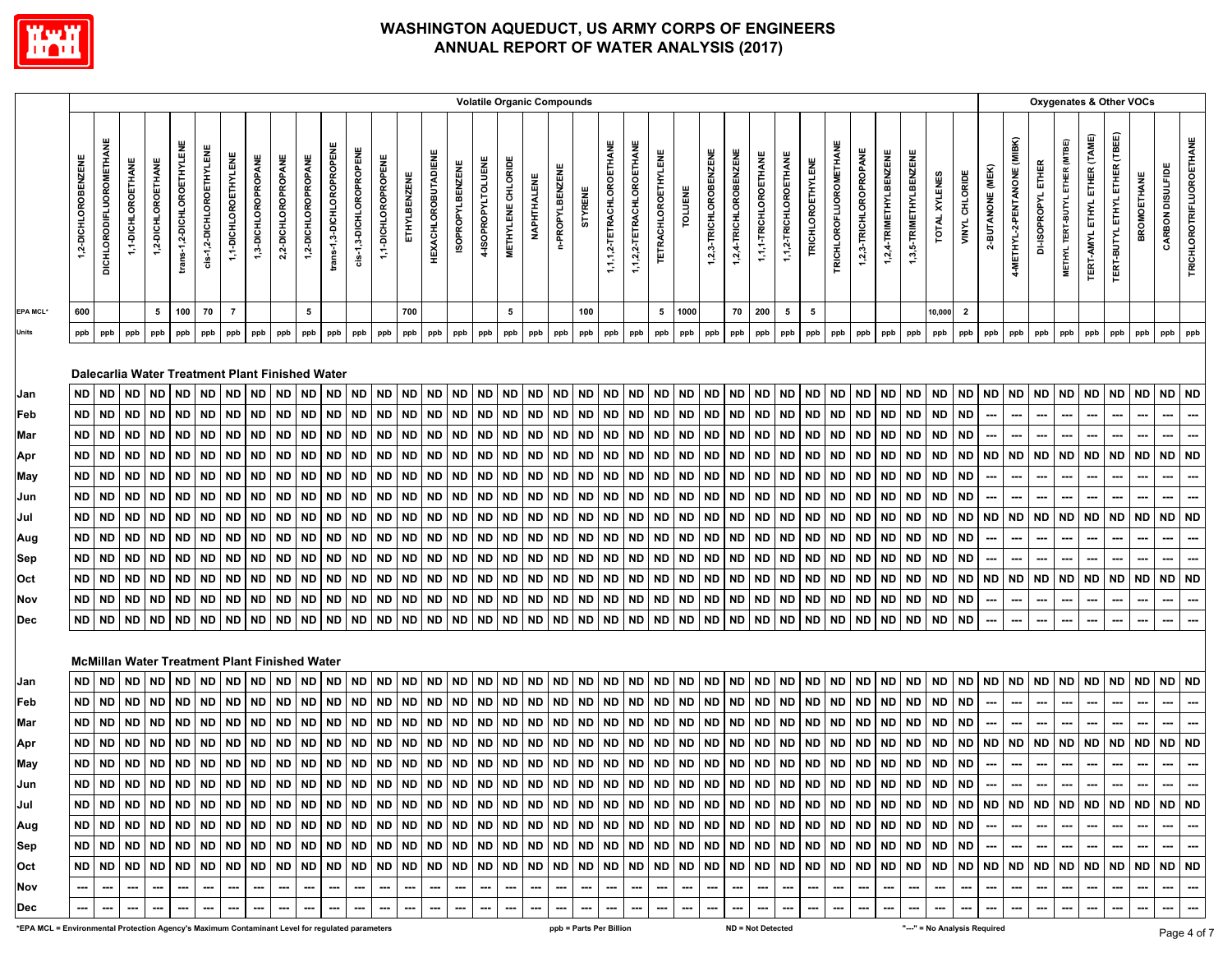

|                                                                                                 |                          |                |            |                    |                         |                 |                  |                    |               |                                                      |                      |                      |                      |                      |                      |                      |                          |            |              |           |                 |                         |                             | <b>Synthetic Organic Compounds</b> |                |                     |           |                   |           |                 |                  |                             |           |           |                              |                          |                 |                |                        |                        |           |                |           |           |                |
|-------------------------------------------------------------------------------------------------|--------------------------|----------------|------------|--------------------|-------------------------|-----------------|------------------|--------------------|---------------|------------------------------------------------------|----------------------|----------------------|----------------------|----------------------|----------------------|----------------------|--------------------------|------------|--------------|-----------|-----------------|-------------------------|-----------------------------|------------------------------------|----------------|---------------------|-----------|-------------------|-----------|-----------------|------------------|-----------------------------|-----------|-----------|------------------------------|--------------------------|-----------------|----------------|------------------------|------------------------|-----------|----------------|-----------|-----------|----------------|
|                                                                                                 | ACENAPHTHENE             | ACENAPHTHYLENE | ACETOCHLOR | <b>ACIFLOURFEN</b> | <b>ALACHLOR</b>         | <b>ALDICARB</b> | ALDICARB SULFONE | ALDICARB SULFOXIDE | <b>ALDRIN</b> | ANTHRACENE                                           | AROCHLOR 1016 (PCBs) | AROCHLOR 1221 (PCBs) | AROCHLOR 1232 (PCBs) | AROCHLOR 1242 (PCBs) | AROCHLOR 1248 (PCBs) | AROCHLOR 1254 (PCBs) | AROCHLOR 1260 (PCBs)     | TOTAL PCBS | ATRAZINE     | BAYGON    | <b>BENTAZON</b> | BENZ(a)ANTHRACENE       | <b>BENZO(b)FLUORANTHENE</b> | <b>BENZO(g,h,i)PERYLENE</b>        | BENZO(a)PYRENE | BENZO(K)FLUORATHENE | alpha-BHC | beta-BHC          | delta-BHC | <b>BROMACIL</b> | <b>BUTACHLOR</b> | <b>BUTYLBENZYLPHTHALATE</b> | CAFFEINE  | CARBARYL  | <b>CARBOFURAN</b>            | alpha-CHLORDANE          | gamma-CHLORDANE | CHLORDANE      | CHLORPYRIFOS (DURSBAN) | <b>CHLOROBENZILATE</b> | CHLORONEB | CHLOROTHALONIL | CHRYSENE  | $2,4-D$   | <b>DALAPON</b> |
| <b>EPA MCL*</b>                                                                                 |                          |                |            |                    | $\overline{\mathbf{2}}$ |                 |                  |                    |               |                                                      |                      |                      |                      |                      |                      |                      |                          | 0.5        | $\mathbf{3}$ |           |                 |                         |                             |                                    | 0.2            |                     |           |                   |           |                 |                  |                             |           |           | 40                           |                          |                 | $\overline{2}$ |                        |                        |           |                |           | 70        | 200            |
| <b>Units</b>                                                                                    | ppb                      | ppb            | ppb        | ppb                | ppb                     | ppb             | ppb              | ppb                | ppb           | ppb                                                  | ppb                  | ppb                  | ppb                  | ppb                  | ppb                  | ppb                  | ppb                      | ppb        | ppb          | ppb       | ppb             | ppb                     | ppb                         | ppb                                | ppb            | ppb                 | ppb       | ppb               | ppb       | ppb             | ppb              | ppb                         | ppb       | ppb       | ppb                          | ppb                      | ppb             | ppb            | ppb                    | ppb                    | ppb       | ppb            | ppb       | ppb       | ppb            |
|                                                                                                 |                          |                |            |                    |                         |                 |                  |                    |               | Dalecarlia Water Treatment Plant Finished Water      |                      |                      |                      |                      |                      |                      |                          |            |              |           |                 |                         |                             |                                    |                |                     |           |                   |           |                 |                  |                             |           |           |                              |                          |                 |                |                        |                        |           |                |           |           |                |
| Jan                                                                                             | <b>ND</b>                | <b>ND</b>      | <b>ND</b>  | ND                 | <b>ND</b>               | <b>ND</b>       | <b>ND</b>        | <b>ND</b>          | <b>ND</b>     | <b>ND</b>                                            | <b>ND</b>            | <b>ND</b>            | $\sf ND$             | $\sf ND$             | $\sf ND$             |                      | ND ND                    | <b>ND</b>  | <b>ND</b>    | <b>ND</b> | <b>ND</b>       | $\sf ND$                | <b>ND</b>                   | <b>ND</b>                          | <b>ND</b>      | $\sf ND$            | <b>ND</b> |                   | ND ND     | <b>ND</b>       | <b>ND</b>        | $\sf ND$                    | <b>ND</b> | <b>ND</b> | <b>ND</b>                    | <b>ND</b>                | <b>ND</b>       | <b>ND</b>      | <b>ND</b>              | <b>ND</b>              | <b>ND</b> | ${\sf ND}$     | <b>ND</b> | <b>ND</b> | <b>ND</b>      |
| Feb                                                                                             |                          |                |            |                    |                         |                 |                  |                    |               |                                                      |                      |                      |                      |                      |                      |                      |                          |            |              |           |                 |                         |                             |                                    |                |                     |           |                   |           |                 |                  |                             |           |           |                              |                          |                 |                |                        |                        |           |                |           |           |                |
| Mar                                                                                             | ---                      | ---            |            | ---                |                         |                 |                  |                    |               |                                                      |                      |                      |                      | ---                  | ---                  |                      |                          |            |              |           | ⊷               |                         | ---                         |                                    | ---            |                     |           | ---               |           |                 |                  |                             | ---       |           | ---                          |                          |                 |                |                        |                        |           |                |           |           |                |
| Apr                                                                                             | ND                       | <b>ND</b>      | <b>ND</b>  | ND                 | <b>ND</b>               | <b>ND</b>       | <b>ND</b>        | <b>ND</b>          | <b>ND</b>     | <b>ND</b>                                            | <b>ND</b>            | <b>ND</b>            | <b>ND</b>            | <b>ND</b>            | <b>ND</b>            | ND                   | ND                       | <b>ND</b>  | <b>ND</b>    | <b>ND</b> | <b>ND</b>       | <b>ND</b>               | <b>ND</b>                   | <b>ND</b>                          | <b>ND</b>      | <b>ND</b>           | <b>ND</b> | <b>ND</b>         | ND        | <b>ND</b>       | <b>ND</b>        | <b>ND</b>                   | <b>ND</b> | ND        | <b>ND</b>                    | <b>ND</b>                | <b>ND</b>       | ND             | <b>ND</b>              | ND                     | ND        | <b>ND</b>      | <b>ND</b> | <b>ND</b> | <b>ND</b>      |
| May                                                                                             |                          | ---            |            |                    |                         |                 |                  | ---                |               | --                                                   |                      |                      |                      |                      | ---                  |                      |                          |            |              |           |                 |                         |                             |                                    |                |                     |           |                   |           |                 |                  |                             |           |           |                              |                          |                 |                |                        |                        |           |                |           |           |                |
| Jun                                                                                             | ---                      | ---            | ---        | ---                | ---                     | ---             | ---              | ---                | ---           | ---                                                  |                      |                      | ---                  | ---                  | ---                  | ---                  |                          |            | ---          | ---       | ---             | …                       |                             | ---                                | ---            | ---                 | ---       | ---               | ---       | ---             | ---              | ---                         | ---       | ---       |                              | ---                      | ---             |                | ---                    | ---                    |           | ---            | ---       | …         | ---            |
| Jul                                                                                             | <b>ND</b>                | <b>ND</b>      | <b>ND</b>  | <b>ND</b>          | <b>ND</b>               | <b>ND</b>       | <b>ND</b>        | <b>ND</b>          | <b>ND</b>     | <b>ND</b>                                            | <b>ND</b>            | <b>ND</b>            | <b>ND</b>            | <b>ND</b>            | <b>ND</b>            | <b>ND</b>            | <b>ND</b>                | <b>ND</b>  | $0.09$ ND    |           | <b>ND</b>       | <b>ND</b>               | <b>ND</b>                   | <b>ND</b>                          | <b>ND</b>      | <b>ND</b>           | <b>ND</b> | <b>ND</b>         | <b>ND</b> | <b>ND</b>       | <b>ND</b>        | <b>ND</b>                   | <b>ND</b> | <b>ND</b> | <b>ND</b>                    | <b>ND</b>                | <b>ND</b>       | <b>ND</b>      | <b>ND</b>              | <b>ND</b>              | <b>ND</b> | <b>ND</b>      | <b>ND</b> | <b>ND</b> | <b>ND</b>      |
| Aug                                                                                             | ---                      | ---            | ---        | ---                | ---                     | ---             | ---              | ---                | ---           | ---                                                  | ---                  | ---                  | ---                  | ---                  | ---                  | ---                  | ---                      | ---        | ---          | ---       | ---             | ---                     | ---                         | ---                                | ---            | ---                 | ---       | ---               | ---       | ---             | ---              | ---                         | ---       | ---       | ---                          | ---                      | ---             | ---            | ---                    | ---                    | ---       | ---            | ---       | ---       | ---            |
| Sep                                                                                             | ---                      | ---            |            |                    |                         |                 |                  | ---                | ---           | -−                                                   | ---                  |                      |                      | ---                  | ---                  |                      |                          |            |              | ---       | ---             |                         |                             |                                    | ---            |                     | ---       | ---               |           | ---             |                  |                             | ---       | ---       |                              |                          | ---             |                |                        | ---                    |           |                |           |           |                |
| Oct                                                                                             | ND                       | <b>ND</b>      | <b>ND</b>  | <b>ND</b>          | <b>ND</b>               | ND              | <b>ND</b>        | <b>ND</b>          | <b>ND</b>     | <b>ND</b>                                            | <b>ND</b>            | <b>ND</b>            | <b>ND</b>            | <b>ND</b>            | <b>ND</b>            | <b>ND</b>            | <b>ND</b>                | ND         | <b>ND</b>    | <b>ND</b> | <b>ND</b>       | <b>ND</b>               | <b>ND</b>                   | <b>ND</b>                          | ND             | <b>ND</b>           | <b>ND</b> | ND                | <b>ND</b> | <b>ND</b>       | ND               | <b>ND</b>                   | <b>ND</b> | <b>ND</b> | <b>ND</b>                    | <b>ND</b>                | ND              | <b>ND</b>      | <b>ND</b>              | <b>ND</b>              | ND        | <b>ND</b>      | <b>ND</b> | <b>ND</b> | <b>ND</b>      |
| Nov                                                                                             | ---                      | ---            | ---        | ---                | ---                     | ---             | ---              | ---                | ---           | ---                                                  | ---                  | ---                  | ---                  | ---                  | ---                  | ---                  | ---                      | ---        | ---          | ---       | ---             | ---                     | ---                         | ---                                | ---            | ---                 | ---       | ---               | ---       | ---             | ---              | ---                         | ---       | ---       | ---                          | $\overline{\phantom{a}}$ | ---             | ---            | ---                    | ---                    |           | ---            | ---       | ---       |                |
| <b>Dec</b>                                                                                      | ND                       | <b>ND</b>      | <b>ND</b>  | ---                | <b>ND</b>               |                 |                  | ---                | ND.           | <b>ND</b>                                            |                      |                      |                      | ---                  |                      |                      |                          |            | <b>ND</b>    | ---       | ---             | ND                      | <b>ND</b>                   | <b>ND</b>                          | <b>ND</b>      | <b>ND</b>           | <b>ND</b> | <b>ND</b>         | ND        | <b>ND</b>       | <b>ND</b>        | <b>ND</b>                   | <b>ND</b> | ---       |                              | <b>ND</b>                | <b>ND</b>       |                | <b>ND</b>              | <b>ND</b>              | <b>ND</b> | <b>ND</b>      | <b>ND</b> |           |                |
|                                                                                                 |                          |                |            |                    |                         |                 |                  |                    |               | <b>McMillan Water Treatment Plant Finished Water</b> |                      |                      |                      |                      |                      |                      |                          |            |              |           |                 |                         |                             |                                    |                |                     |           |                   |           |                 |                  |                             |           |           |                              |                          |                 |                |                        |                        |           |                |           |           |                |
| Jan                                                                                             | ND                       | <b>ND</b>      | <b>ND</b>  | ND                 | <b>ND</b>               | ND              | <b>ND</b>        | <b>ND</b>          | <b>ND</b>     | <b>ND</b>                                            | <b>ND</b>            | <b>ND</b>            | $\sf ND$             | <b>ND</b>            | <b>ND</b>            | <b>ND</b>            | <b>ND</b>                | <b>ND</b>  | <b>ND</b>    | <b>ND</b> | <b>ND</b>       | <b>ND</b>               | <b>ND</b>                   | <b>ND</b>                          | <b>ND</b>      | <b>ND</b>           | <b>ND</b> | <b>ND</b>         | <b>ND</b> | <b>ND</b>       | <b>ND</b>        | <b>ND</b>                   | <b>ND</b> | <b>ND</b> | <b>ND</b>                    | <b>ND</b>                | <b>ND</b>       | <b>ND</b>      | <b>ND</b>              | <b>ND</b>              | <b>ND</b> | <b>ND</b>      | <b>ND</b> | <b>ND</b> | <b>ND</b>      |
| Feb                                                                                             | $\overline{\phantom{a}}$ | ---            | ---        | ---                | ---                     | ---             | ---              | ---                | ---           | ---                                                  | ---                  | ---                  | ---                  | ---                  | ---                  | ---                  | $\overline{\phantom{a}}$ | ---        | ---          | ---       | ---             | ---                     |                             | ---                                | ---            | ---                 | ---       | ---               | ---       | ---             | ---              | ---                         | ---       | ---       | ---                          | ---                      | ---             | ---            | ---                    | ---                    | ---       | ---            | ---       | ---       | ---            |
| <b>Mar</b>                                                                                      |                          |                |            |                    |                         |                 |                  |                    |               |                                                      |                      |                      |                      |                      |                      |                      |                          |            |              |           |                 |                         |                             |                                    |                |                     |           |                   |           |                 |                  |                             |           |           |                              |                          |                 |                |                        |                        |           |                |           |           |                |
| Apr                                                                                             | <b>ND</b>                | <b>ND</b>      | <b>ND</b>  |                    | ND ND                   | <b>ND</b>       | <b>ND</b>        | <b>ND</b>          | $\sf ND$      | <b>ND</b>                                            | <b>ND</b>            | <b>ND</b>            | ${\sf ND}$           | <b>ND</b>            | <b>ND</b>            |                      | ND ND                    | <b>ND</b>  | <b>ND</b>    | <b>ND</b> | $\sf ND$        | <b>ND</b>               | <b>ND</b>                   | <b>ND</b>                          | <b>ND</b>      | ${\sf ND}$          | <b>ND</b> | <b>ND</b>         | <b>ND</b> | <b>ND</b>       | <b>ND</b>        | <b>ND</b>                   | <b>ND</b> | <b>ND</b> | <b>ND</b>                    | <b>ND</b>                | <b>ND</b>       | <b>ND</b>      | <b>ND</b>              | <b>ND</b>              | <b>ND</b> | <b>ND</b>      | <b>ND</b> | <b>ND</b> | <b>ND</b>      |
| <b>May</b>                                                                                      |                          | ---            | ---        |                    | ---                     |                 |                  | ---                | ---           | ---                                                  | ---                  |                      | ---                  | ---                  | ---                  | ---                  | ---                      | ---        | ---          | ---       | ---             | ---                     | ---                         | ---                                | ---            |                     | ---       | ---               | ---       | ---             | ---              | ---                         | ---       | ---       | ---                          | ---                      | ---             | ---            | ---                    | ---                    |           | ---            | ---       |           |                |
| Jun                                                                                             | ---                      | ↔              |            |                    | ---                     |                 |                  |                    | ---           | ⊷                                                    |                      | ⊷                    |                      | ---                  | ---                  |                      |                          |            |              |           |                 |                         |                             |                                    |                |                     |           |                   |           |                 | ---              |                             |           |           |                              |                          |                 |                |                        |                        |           |                |           |           |                |
| Jul                                                                                             | ND                       | <b>ND</b>      | <b>ND</b>  |                    | ND ND                   | <b>ND</b>       | <b>ND</b>        | <b>ND</b>          | ND            | <b>ND</b>                                            | <b>ND</b>            | <b>ND</b>            | ND                   | <b>ND</b>            | <b>ND</b>            | <b>ND</b>            | <b>ND</b>                | <b>ND</b>  | 0.2          | <b>ND</b> | <b>ND</b>       | <b>ND</b>               | <b>ND</b>                   | ND                                 | <b>ND</b>      | <b>ND</b>           | <b>ND</b> | <b>ND</b>         | <b>ND</b> | $\sf ND$        | <b>ND</b>        | <b>ND</b>                   | 0.8       | <b>ND</b> | <b>ND</b>                    | <b>ND</b>                | <b>ND</b>       | <b>ND</b>      | <b>ND</b>              | <b>ND</b>              | <b>ND</b> | <b>ND</b>      | <b>ND</b> | <b>ND</b> | <b>ND</b>      |
| Aug                                                                                             |                          |                |            |                    |                         |                 |                  |                    |               |                                                      |                      |                      |                      |                      | ---                  |                      |                          |            |              |           |                 |                         |                             |                                    |                |                     | ---       |                   |           |                 |                  |                             |           |           |                              |                          |                 |                | ---                    |                        |           |                |           | ---       | ---            |
| Sep                                                                                             | ---                      | ---            |            | ---                |                         | ---             |                  | ---                | ---           | ⊷                                                    | ---                  |                      | ---                  | ---                  | ---                  | ---                  |                          | ---        | ---          | ---       | ---             |                         | ---                         |                                    | ---            |                     | ---       | ---               | ---       | ---             |                  | ---                         | ---       | ---       | ---                          |                          | ---             | ---            | ---                    | ---                    |           | ---            | ---       | ---       | ---            |
| Oct                                                                                             | ND                       | <b>ND</b>      | <b>ND</b>  |                    | ND ND                   | <b>ND</b>       | <b>ND</b>        | <b>ND</b>          | <b>ND</b>     | <b>ND</b>                                            | <b>ND</b>            | <b>ND</b>            | <b>ND</b>            | <b>ND</b>            | <b>ND</b>            | ND                   | <b>ND</b>                | <b>ND</b>  | <b>ND</b>    | <b>ND</b> | <b>ND</b>       | <b>ND</b>               | <b>ND</b>                   | <b>ND</b>                          | <b>ND</b>      |                     | ND ND     | <b>ND</b>         | <b>ND</b> | <b>ND</b>       | <b>ND</b>        | ND                          | ND ND     |           | <b>ND</b>                    | <b>ND</b>                | <b>ND</b>       |                | ND ND                  | <b>ND</b>              | <b>ND</b> | $\sf ND$       | <b>ND</b> | <b>ND</b> | <b>ND</b>      |
| Nov                                                                                             |                          |                |            | ---                | ---                     | ---             |                  | ---                | ---           | ---                                                  | ---                  |                      |                      | ---                  | ---                  | ---                  | ---                      |            |              | ---       | ---             | ⊷                       |                             |                                    | ---            |                     | …         | ---               | ---       | ---             | ---              | ---                         | ---       | ⊷         |                              |                          | ---             |                | …                      | ---                    |           |                | ---       | ---       | ---            |
| Dec                                                                                             | ND                       | <b>ND</b>      | ND         | --                 | ND                      |                 | ---              | ---                | ND            | <b>ND</b>                                            | ---                  | ---                  | ---                  | ---                  | ---                  | ---                  | ---                      | ---        | ${\sf ND}$   |           | ---             | ND                      | <b>ND</b>                   | <b>ND</b>                          | <b>ND</b>      | $\sf ND$            | <b>ND</b> | <b>ND</b>         | <b>ND</b> | <b>ND</b>       | <b>ND</b>        | <b>ND</b>                   | <b>ND</b> | ---       |                              | <b>ND</b>                | <b>ND</b>       | ---            | <b>ND</b>              | <b>ND</b>              | <b>ND</b> | ND ND          |           | ---       | ---            |
| *EPA MCL = Environmental Protection Agency's Maximum Contaminant Level for regulated parameters |                          |                |            |                    |                         |                 |                  |                    |               |                                                      |                      |                      |                      |                      |                      |                      |                          |            |              |           |                 | ppb = Parts Per Billion |                             |                                    |                |                     |           | ND = Not Detected |           |                 |                  |                             |           |           | "---" = No Analysis Required |                          |                 |                |                        |                        |           |                |           |           | Page 5 o       |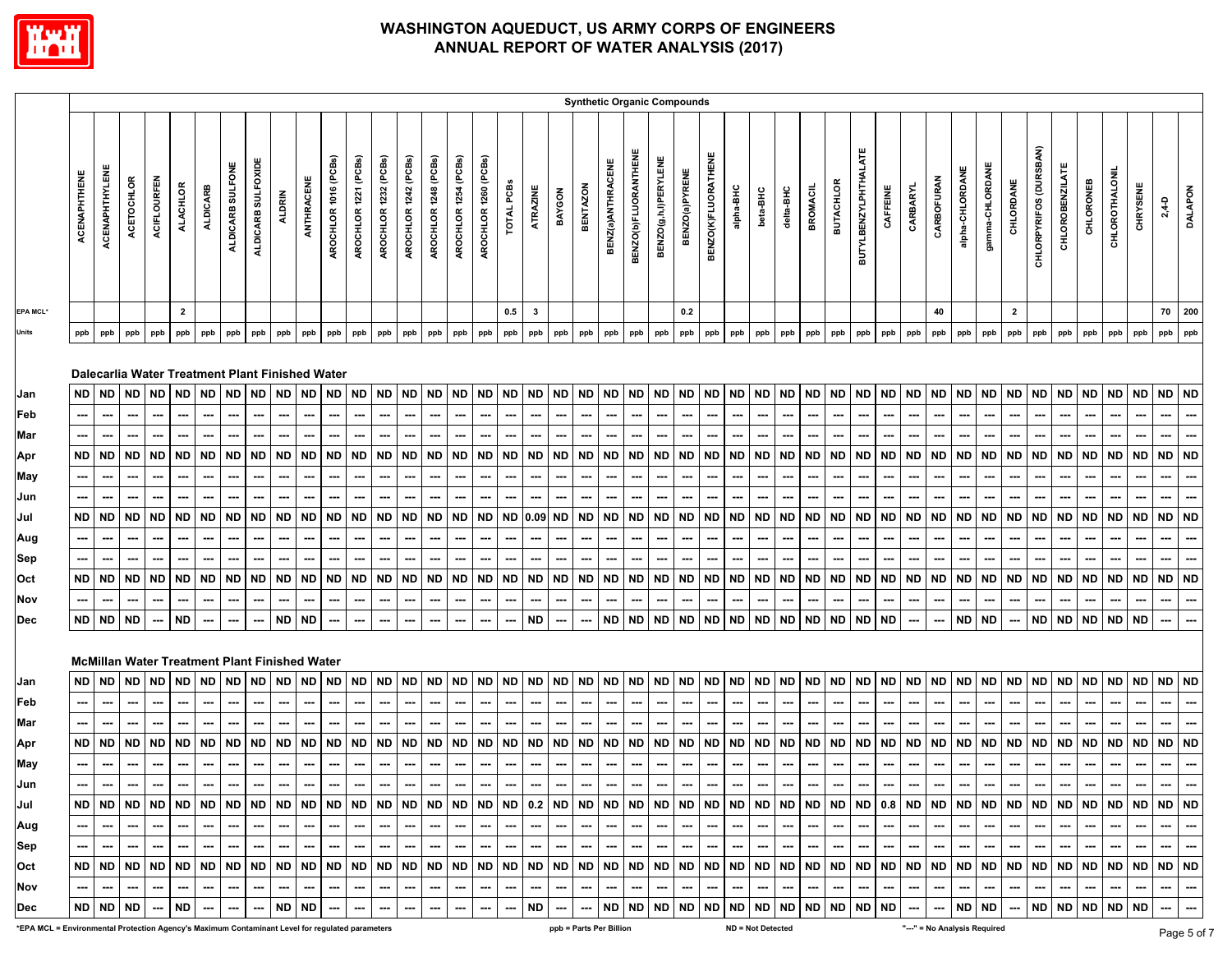

|                 |          |                              |                                                              |                          |           |                          |          |              |                       |                |                             |                          |                          |                                                          |                         |                          |                            |                          |                          |                            |                            |                          |                          |                          | <b>Synthetic Organic Compounds</b> |                          |                          |                          |                          |                     |                          |                   |                          |                       |                                                                                                                                                                                                                                                                                                                                                                                                                                         |                                  |                          |                         |                   |           |                          |                          |                             |                          |                          |                          |                          |
|-----------------|----------|------------------------------|--------------------------------------------------------------|--------------------------|-----------|--------------------------|----------|--------------|-----------------------|----------------|-----------------------------|--------------------------|--------------------------|----------------------------------------------------------|-------------------------|--------------------------|----------------------------|--------------------------|--------------------------|----------------------------|----------------------------|--------------------------|--------------------------|--------------------------|------------------------------------|--------------------------|--------------------------|--------------------------|--------------------------|---------------------|--------------------------|-------------------|--------------------------|-----------------------|-----------------------------------------------------------------------------------------------------------------------------------------------------------------------------------------------------------------------------------------------------------------------------------------------------------------------------------------------------------------------------------------------------------------------------------------|----------------------------------|--------------------------|-------------------------|-------------------|-----------|--------------------------|--------------------------|-----------------------------|--------------------------|--------------------------|--------------------------|--------------------------|
|                 | $2,4-DB$ | DCPA MONO & DIACID DEGRADATE | $2,4$ '-DDD                                                  | 2,4'-DDE                 | 2,4-DDT   | 4,4'-DDD                 | 4,4'-DDE | 4,4'-DDT     | DIBENZ(a,h)ANTHRACENE | <b>DICAMBA</b> | ACID<br>3,5-DICHLOROBENZOIC | DICHLORPROP              | DICHLORVOS (DDVP)        | <b>DIELDRIN</b>                                          | <b>DIETHYLPHTHALATE</b> | di-(2-ETHYLHEXYL)ADIPATE | di-(2-ETHYLHEXYL)PHTHALATE | <b>DIMETHOATE</b>        | <b>DIMETHYLPHTHALATE</b> | DI-N-BUTYLPHTHALATE        | DI-N-OCTYLPHTHALATE        | 2,4-DINITROTOLUENE       | 2,6-DINITROTOLUENE       | DINOSEB                  | DIQUAT                             | ENDOTHALL                | ENDRIN                   | ENDRIN ALDEHYDE          |                          | <b>FLUORANTHENE</b> | <b>FLUORENE</b>          | <b>GLYPHOSATE</b> | <b>HEPTACHLOR</b>        | HEPTACHLOR EPOXIDE    | <b>HEXACHLOROBENZENE</b>                                                                                                                                                                                                                                                                                                                                                                                                                | <b>HEXACHLOROCYCLOPENTADIENE</b> | 3-HYDROXYCARBOFURAN      | INDENO(1,2,3,c,d)PYRENE | <b>ISOPHORONE</b> | LINDANE   | ENDOSULFAN I (alpha)     | ENDOSULFAN II (beta)     | ENDOSULFAN SULFATE          | <b>MALATHION</b>         | <b>METHIOCARB</b>        | <b>METHOMYL</b>          | <b>METHOXYCHLOR</b>      |
| <b>EPA MCL*</b> |          |                              |                                                              |                          |           |                          |          |              |                       |                |                             |                          |                          |                                                          |                         | 400                      | 6                          |                          |                          |                            |                            |                          |                          | $\overline{7}$           | 20                                 | 100                      | $\overline{\mathbf{2}}$  |                          |                          |                     |                          | 700 0.4           |                          | 0.2                   | $\mathbf{1}$                                                                                                                                                                                                                                                                                                                                                                                                                            | 50                               |                          |                         |                   | 0.2       |                          |                          |                             |                          |                          |                          | 40                       |
| Units           | ppb      | ppb                          | ppb                                                          | ppb                      | ppb       | ppb                      | ppb      | ppb          | ppb                   | ppb            | ppb                         | ppb                      | ppb                      | ppb                                                      | ppb                     | ppb                      | ppb                        | ppb                      | ppb                      | ppb                        | ppb                        | ppb                      | ppb                      | ppb                      | ppb                                | ppb                      | ppb                      | ppb                      | ppb                      | ppb                 | ppb                      | ppb               | ppb                      | ppb                   | ppb                                                                                                                                                                                                                                                                                                                                                                                                                                     | ppb                              | ppb                      | ppb                     | ppb               | ppb       | ppb                      | ppb                      | ppb                         | ppb                      | ppb                      | ppb                      | ppb                      |
| Jan             | ND.      | <b>ND</b>                    | Dalecarlia Water Treatment Plant Finished Water<br><b>ND</b> | <b>ND</b>                | <b>ND</b> | <b>ND</b>                |          | ND ND        | <b>ND</b>             | <b>ND</b>      | <b>ND</b>                   | ND                       | <b>ND</b>                | <b>ND</b>                                                | ND.                     | <b>ND</b>                | <b>ND</b>                  | <b>ND</b>                | ND ND                    |                            | <b>ND</b>                  | <b>ND</b>                | <b>ND</b>                | <b>ND</b>                |                                    |                          | ND ND ND                 | <b>ND</b>                | <b>ND</b>                | <b>ND</b>           | <b>ND</b>                |                   |                          | ND ND ND ND           |                                                                                                                                                                                                                                                                                                                                                                                                                                         | ND ND                            |                          | <b>ND</b>               | <b>ND</b>         |           | ND ND                    | ND.                      | ND                          | <b>ND</b>                | <b>ND</b>                | <b>ND ND</b>             |                          |
| Feb             |          |                              |                                                              |                          |           |                          |          |              |                       |                |                             |                          |                          |                                                          |                         |                          |                            |                          |                          |                            |                            |                          |                          |                          |                                    |                          |                          |                          |                          |                     |                          |                   |                          |                       |                                                                                                                                                                                                                                                                                                                                                                                                                                         |                                  |                          |                         |                   |           |                          |                          |                             |                          |                          |                          |                          |
| Mar             |          |                              | ---                                                          | ⊷                        |           |                          |          |              | ---                   | ---            | ---                         |                          |                          |                                                          |                         |                          | ---                        |                          | ---                      |                            | ---                        | ---                      | ---                      | ---                      | ---                                | ---                      |                          | ---                      | ---                      | ---                 |                          | ---               |                          | ⊷                     | ---                                                                                                                                                                                                                                                                                                                                                                                                                                     | ---                              |                          |                         |                   |           |                          |                          |                             |                          |                          | ---                      |                          |
| Apr             |          | ND   ND                      | <b>ND</b>                                                    | <b>ND</b>                | <b>ND</b> | ND                       | ND       | ND           | ND                    | <b>ND</b>      | ND                          | ND                       | ND                       | ND.                                                      | ND.                     | <b>ND</b>                | <b>ND</b>                  | <b>ND</b>                | <b>ND</b>                | <b>ND</b>                  | <b>ND</b>                  | <b>ND</b>                | <b>ND</b>                | <b>ND</b>                | <b>ND</b>                          | <b>ND</b>                | <b>ND</b>                | <b>ND</b>                | <b>ND</b>                | <b>ND</b>           | <b>ND</b>                | ND ND             |                          | ND I                  | ND.                                                                                                                                                                                                                                                                                                                                                                                                                                     | <b>ND</b>                        | <b>ND</b>                | ND                      | <b>ND</b>         | ND.       | ND                       | ND.                      | <b>ND</b>                   | <b>ND</b>                | <b>ND</b>                | <b>ND</b>                | <b>ND</b>                |
| May             |          |                              | ---                                                          | ---                      |           |                          |          | ---          | ---                   | ---            | ---                         | ---                      |                          |                                                          |                         |                          |                            | ---                      | ---                      |                            | ---                        | ---                      | ---                      | ---                      | ---                                | ---                      |                          |                          |                          | ---                 | ---                      | ---               | ---                      |                       | ---                                                                                                                                                                                                                                                                                                                                                                                                                                     |                                  | ---                      |                         |                   |           |                          |                          |                             |                          |                          |                          |                          |
| Jun             |          |                              |                                                              |                          |           |                          |          |              |                       |                |                             |                          |                          |                                                          |                         |                          |                            |                          |                          |                            |                            |                          |                          |                          |                                    |                          |                          |                          |                          |                     |                          |                   |                          |                       |                                                                                                                                                                                                                                                                                                                                                                                                                                         |                                  |                          |                         |                   |           |                          |                          |                             |                          |                          |                          |                          |
| Jul             |          | ND ND                        | <b>ND</b>                                                    | <b>ND</b>                |           | ND ND                    |          | ND ND        | <b>ND</b>             | <b>ND</b>      | ND                          | <b>ND</b>                | ND ND                    |                                                          | ND.                     | <b>ND</b>                | <b>ND</b>                  | <b>ND</b>                | ND ND ND                 |                            |                            | <b>ND</b>                | <b>ND</b>                | <b>ND</b>                | <b>ND</b>                          | ND ND                    |                          | <b>ND</b>                | <b>ND</b>                | <b>ND</b>           | <b>ND</b>                |                   |                          | ND ND ND ND           |                                                                                                                                                                                                                                                                                                                                                                                                                                         | ND ND                            |                          | <b>ND</b>               | <b>ND</b>         | ND I      | <b>ND</b>                | <b>ND</b>                | <b>ND</b>                   | <b>ND</b>                | <b>ND</b>                | ND                       | <b>ND</b>                |
| Aug             |          | ---                          | ---                                                          | ---                      | ---       | ---                      | ---      | ---          | ---                   | ---            | ---                         | ---                      | ---                      | ---                                                      | ---                     | ---                      | ---                        | ---                      | ---                      | ---                        | ---                        | ---                      | ---                      | ---                      | ---                                | ---                      | ---                      | ---                      | ---                      | ---                 | ---                      | ---               | ---                      | ---                   | ---                                                                                                                                                                                                                                                                                                                                                                                                                                     | ---                              | ---                      | ---                     | ---               | ---       |                          |                          |                             | ---                      | ---                      | ---                      | ---                      |
| Sep             |          |                              |                                                              |                          |           |                          |          |              | ---                   |                | ---                         |                          |                          |                                                          |                         |                          |                            |                          |                          |                            |                            |                          |                          |                          |                                    |                          |                          |                          |                          |                     |                          |                   |                          |                       |                                                                                                                                                                                                                                                                                                                                                                                                                                         |                                  |                          |                         |                   |           |                          |                          |                             |                          |                          |                          |                          |
| Oct             | ND       | <b>ND</b>                    | <b>ND</b>                                                    | <b>ND</b>                | <b>ND</b> | ND                       | ND       | ND           | ND                    | <b>ND</b>      | ND                          | <b>ND</b>                | <b>ND</b>                | ND.                                                      | <b>ND</b>               | ND                       | <b>ND</b>                  | <b>ND</b>                | <b>ND</b>                | <b>ND</b>                  | <b>ND</b>                  | <b>ND</b>                | <b>ND</b>                | <b>ND</b>                | <b>ND</b>                          | <b>ND</b>                | <b>ND</b>                | <b>ND</b>                | <b>ND</b>                | <b>ND</b>           | <b>ND</b>                |                   | ND ND                    | <b>ND</b>             | ND                                                                                                                                                                                                                                                                                                                                                                                                                                      | ND                               | <b>ND</b>                | <b>ND</b>               | <b>ND</b>         | ND.       | ND                       |                          | <b>ND</b>                   | <b>ND</b>                | <b>ND</b>                | <b>ND</b>                | <b>ND</b>                |
| Nov             |          |                              |                                                              |                          |           |                          |          |              |                       |                |                             |                          |                          |                                                          |                         |                          |                            |                          |                          |                            |                            |                          |                          |                          | ---                                |                          |                          |                          |                          |                     |                          |                   |                          |                       |                                                                                                                                                                                                                                                                                                                                                                                                                                         |                                  |                          |                         |                   |           |                          |                          |                             |                          |                          |                          |                          |
| Dec             |          |                              | <b>ND</b>                                                    | <b>ND</b>                | ND ND     |                          |          | <b>ND ND</b> | <b>ND</b>             |                |                             |                          | ND                       | ND ND                                                    |                         | <b>ND</b>                | <b>ND</b>                  | <b>ND</b>                |                          | ND ND ND                   |                            | <b>ND</b>                | <b>ND</b>                | ---                      | ---                                |                          | ND                       | <b>ND</b>                | <b>ND</b>                | <b>ND</b>           | <b>ND</b>                | ---               |                          |                       | ND ND ND ND                                                                                                                                                                                                                                                                                                                                                                                                                             |                                  | ---                      |                         | ND ND             | <b>ND</b> | <b>ND</b>                | ND.                      | <b>ND</b>                   | <b>ND</b>                |                          | …                        | <b>ND</b>                |
|                 |          |                              | <b>McMillan Water Treatment Plant Finished Water</b>         |                          |           |                          |          |              |                       |                |                             |                          |                          |                                                          |                         |                          |                            |                          |                          |                            |                            |                          |                          |                          |                                    |                          |                          |                          |                          |                     |                          |                   |                          |                       |                                                                                                                                                                                                                                                                                                                                                                                                                                         |                                  |                          |                         |                   |           |                          |                          |                             |                          |                          |                          |                          |
| Jan             | ND.      | <b>ND</b>                    | <b>ND</b>                                                    | <b>ND</b>                | <b>ND</b> |                          |          | ND ND ND     | ND I                  | <b>ND</b>      |                             | ND ND                    |                          | ND ND ND                                                 |                         | <b>ND</b>                | <b>ND</b>                  | <b>ND</b>                |                          | ND ND ND                   |                            | <b>ND</b>                | <b>ND</b>                | <b>ND</b>                | <b>ND</b>                          | <b>ND</b>                | <b>ND</b>                | <b>ND</b>                | <b>ND</b>                | <b>ND</b>           | <b>ND</b>                |                   |                          | ND ND ND ND           |                                                                                                                                                                                                                                                                                                                                                                                                                                         | ND                               | <b>ND</b>                | <b>ND</b>               | <b>ND</b>         | ND ND     |                          | ND.                      | <b>ND</b>                   | <b>ND</b>                | <b>ND</b>                | <b>ND ND</b>             |                          |
| Feb             |          |                              |                                                              |                          |           |                          |          |              |                       |                |                             |                          |                          |                                                          |                         |                          |                            |                          |                          |                            |                            |                          |                          |                          |                                    |                          |                          |                          |                          |                     |                          |                   |                          |                       |                                                                                                                                                                                                                                                                                                                                                                                                                                         |                                  |                          |                         |                   |           |                          |                          |                             |                          |                          |                          |                          |
| Mar             |          |                              |                                                              |                          |           |                          |          |              |                       |                |                             |                          |                          |                                                          |                         |                          |                            |                          |                          |                            |                            |                          |                          |                          |                                    |                          |                          |                          |                          |                     |                          |                   |                          |                       |                                                                                                                                                                                                                                                                                                                                                                                                                                         |                                  |                          |                         |                   |           |                          |                          |                             |                          |                          |                          |                          |
| Apr             |          | <b>ND ND</b>                 | <b>ND</b>                                                    | <b>ND</b>                | ND ND     |                          |          | ND ND        | ND                    | ND             | <b>ND</b>                   | <b>ND</b>                | <b>ND</b>                | <b>ND</b>                                                | ND                      | <b>ND</b>                | <b>ND</b>                  | <b>ND</b>                | <b>ND</b>                | ND ND                      |                            | <b>ND</b>                | <b>ND</b>                | <b>ND</b>                | <b>ND</b>                          | <b>ND</b>                | <b>ND</b>                | <b>ND</b>                | <b>ND</b>                | <b>ND</b>           | <b>ND</b>                | ND ND             |                          | ND ND                 |                                                                                                                                                                                                                                                                                                                                                                                                                                         | ND                               | <b>ND</b>                | <b>ND</b>               | <b>ND</b>         | <b>ND</b> | ND                       | ND                       | ND.                         | <b>ND</b>                | <b>ND</b>                | <b>ND</b>                | <b>ND</b>                |
| May             |          |                              |                                                              |                          |           |                          |          |              |                       |                |                             |                          |                          |                                                          |                         |                          |                            |                          |                          |                            |                            |                          |                          |                          |                                    |                          |                          |                          |                          |                     |                          |                   |                          |                       |                                                                                                                                                                                                                                                                                                                                                                                                                                         |                                  |                          |                         |                   |           |                          |                          |                             |                          |                          |                          |                          |
| Jun             |          |                              | ---                                                          |                          |           |                          |          |              |                       | ---            | ---                         | ---                      |                          | ---                                                      |                         | ---                      | ---                        | $\overline{\phantom{a}}$ |                          | ---                        |                            | ---                      |                          | ---                      |                                    |                          |                          |                          |                          | ---                 | ---                      |                   |                          |                       |                                                                                                                                                                                                                                                                                                                                                                                                                                         |                                  | ---                      |                         |                   |           |                          |                          |                             |                          |                          |                          |                          |
| Jul             |          |                              |                                                              |                          |           |                          |          |              |                       |                |                             |                          |                          |                                                          |                         |                          |                            |                          |                          |                            |                            |                          |                          |                          |                                    |                          |                          |                          |                          |                     |                          |                   |                          |                       |                                                                                                                                                                                                                                                                                                                                                                                                                                         |                                  |                          |                         |                   |           |                          |                          |                             |                          |                          |                          |                          |
| Aug             |          |                              |                                                              |                          |           |                          |          |              | $\sim$                |                | $\cdots$                    |                          | ---                      | …                                                        | $\overline{a}$          | $\frac{1}{2}$            | --- 1                      | $\sim$                   | $\frac{1}{2}$            | $\mathcal{L}_{\text{max}}$ | $\mathcal{L}_{\text{max}}$ | $\sim$                   | $\sim$                   | $\sim$                   | $\overline{\phantom{a}}$           | $\overline{\phantom{a}}$ | $\sim$                   | $\overline{\phantom{a}}$ | $\overline{\phantom{a}}$ | $\sim$              | $\sim$                   | $\sim$            |                          |                       | $\begin{array}{ccc} -\mathbf{1} & \mathbf{1} & \mathbf{1} & \mathbf{1} & \mathbf{1} \\ \mathbf{1} & \mathbf{1} & \mathbf{1} & \mathbf{1} & \mathbf{1} \\ \mathbf{1} & \mathbf{1} & \mathbf{1} & \mathbf{1} & \mathbf{1} \\ \mathbf{1} & \mathbf{1} & \mathbf{1} & \mathbf{1} & \mathbf{1} \\ \mathbf{1} & \mathbf{1} & \mathbf{1} & \mathbf{1} & \mathbf{1} \\ \mathbf{1} & \mathbf{1} & \mathbf{1} & \mathbf{1} & \mathbf{1} \\ \math$ | $\sim$                           | --- 1                    | $\sim$                  |                   | $---$     |                          |                          |                             |                          |                          |                          |                          |
| Sep             |          | ---                          | ---                                                          | $\hspace{0.05cm} \cdots$ | --- I     | $\hspace{0.05cm} \cdots$ |          | $-1 - 1 - 1$ |                       | --- 1          | $\overline{\phantom{a}}$    | --- 1                    | $\overline{\phantom{a}}$ | $\overline{\phantom{a}}$                                 | --- I                   | $-1$                     | $\sim$                     | $\sim$                   | $\sim$                   | $\sim$                     | $\sim$                     | المسا                    | $\hspace{0.05cm} \cdots$ | $\sim$                   | <b>ND</b>                          | $\cdots$                 | $\cdots$                 | $\sim$                   | $\sim$                   | $\cdots$            | $\sim$                   |                   |                          | ---   ---   ---   --- |                                                                                                                                                                                                                                                                                                                                                                                                                                         | $\sim$                           | $---$                    | $\sim$                  | $\sim$            | $\sim$    | $\sim$                   | $\sim$                   | $\cdots$                    | $\hspace{0.05cm} \ldots$ | $\cdots$                 | $\hspace{0.05cm} \cdots$ | $\sim$                   |
| Oct             |          |                              |                                                              |                          |           |                          |          |              |                       |                |                             |                          |                          |                                                          |                         |                          |                            |                          |                          |                            |                            |                          |                          |                          |                                    |                          |                          |                          |                          |                     |                          |                   |                          |                       |                                                                                                                                                                                                                                                                                                                                                                                                                                         |                                  |                          |                         |                   |           |                          |                          |                             |                          |                          |                          |                          |
| Nov             |          | ---                          | ---                                                          | $\hspace{0.05cm} \cdots$ | $\sim$    | $\sim$                   | ---      | $\sim$       | $\sim$                | $\sim$         | ---                         | $\cdots$                 | $\overline{\phantom{a}}$ | $\hspace{0.05cm} \cdots$                                 | ---                     | $\overline{\phantom{a}}$ | $\hspace{0.05cm} \cdots$   | $\hspace{0.05cm} \cdots$ | $\overline{\phantom{a}}$ | $\hspace{0.05cm} \cdots$   | $\sim$                     | $\overline{\phantom{a}}$ | $\overline{\phantom{a}}$ | $\overline{\phantom{a}}$ | $\overline{\phantom{a}}$           | ---                      | $\hspace{0.05cm} \cdots$ | ---                      | $\overline{\phantom{a}}$ | $\cdots$            | $\overline{\phantom{a}}$ | $\sim$            | $\overline{\phantom{a}}$ | --- 1                 | $\sim$                                                                                                                                                                                                                                                                                                                                                                                                                                  | ---                              | $\hspace{0.05cm} \cdots$ | ---                     | $\cdots$          | ---       | $\overline{\phantom{a}}$ | $\overline{\phantom{a}}$ | $\hspace{0.05cm} \cdots$    | $\sim$                   | $\hspace{0.05cm} \cdots$ | ---                      | $\hspace{0.05cm} \cdots$ |
| Dec             |          | ---                          | ND ND ND ND ND ND ND ND                                      |                          |           |                          |          |              |                       | $\sim$         | ---                         | $\hspace{0.05cm} \ldots$ |                          | $\log  ND $ ON $\log  ND $ ON $\log  ND $ ON $\log  ND $ |                         |                          |                            |                          |                          |                            |                            |                          |                          |                          | $\overline{\phantom{a}}$           | $\hspace{0.05cm}\ldots$  |                          |                          |                          |                     |                          |                   |                          |                       |                                                                                                                                                                                                                                                                                                                                                                                                                                         |                                  |                          |                         |                   |           |                          |                          | IND IND IND IND IND IND IND |                          | $\overline{\phantom{a}}$ | $\cdots$                 | <b>ND</b>                |

**\*EPA MCL = Environmental Protection Agency's Maximum Contaminant Level for regulated parameters ppb = Parts Per Billion ND = Not Detected "---" = No Analysis Required**